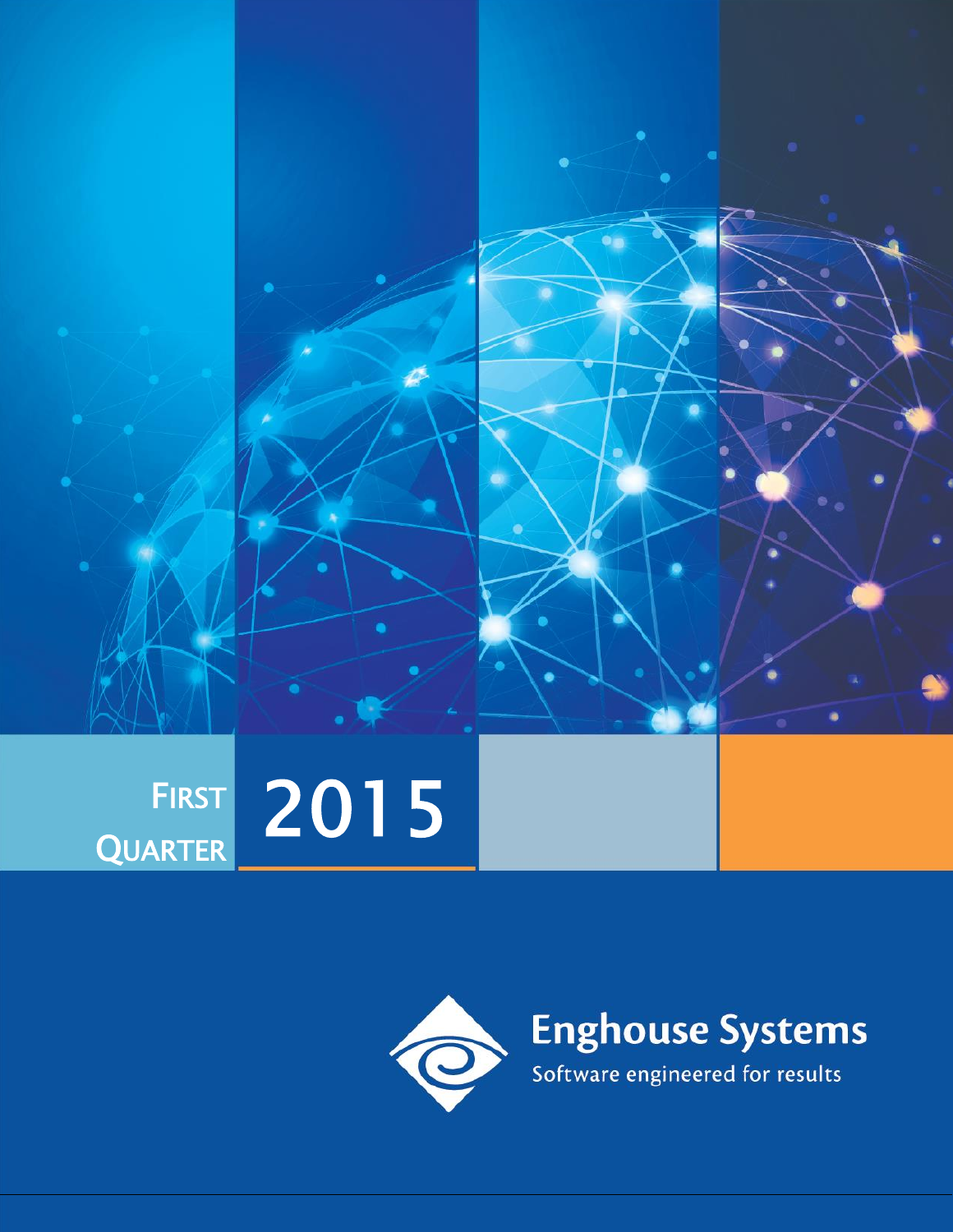March 5, 2015

To our Shareholders,

First quarter revenue was \$63.0 million, an increase of 33% over revenue of \$47.5 million in the first quarter last year. The increase in revenue was primarily the result of incremental revenue contributions from acquisitions. Revenue reflects hosted and maintenance services contributions of \$32.3 million in the quarter, an increase of 29% over last year. Adjusted EBITDA for the quarter was \$16.2 million or \$0.60 per diluted share compared to \$12.2 million or \$0.45 per diluted share in last year's first quarter. Results from operating activities for the quarter were \$15.5 million compared to \$11.5 million in the prior year's first quarter, an increase of 35% over the prior year. Net income for the quarter was \$2.5 million or \$0.09 per diluted share compared to the prior year's first quarter net income of \$6.2 million or \$0.23 per diluted share. The decrease in net income in the quarter reflects an adjustment of \$8.8 million (\$5.0 million net of tax) to the provision for contract litigation matters which were finalized after quarter end.

Operating expenses before special charges related to restructuring of acquired operations were \$27.6 million compared to \$21.9 million in the prior year's first quarter and reflect incremental costs of acquired operations. Of note, as a percentage of revenue, operating expenses before special charges decreased from 46.2% to 43.8% in the quarter largely as a result of foreign exchange gains booked to selling, general and administrative expenses. Non-cash amortization charges in the quarter were \$5.4 million and include amortization charges for acquired software and customer relationships from acquired operations.

Enghouse generated cash flows from operations of \$17.6 million and closed the quarter with \$101.8 million in cash, cash equivalents and short-term investments, compared to \$84.9 million at October 31, 2014. This is after cash paid of \$0.4 million related to acquisition hold backs in the quarter and cash dividends of \$2.6 million. The Company continues to have no debt.

Effective March 2, 2015 the Company acquired 100% of the issued and outstanding common shares of CDRator A/S of Denmark for a purchase price of approximately \$23.0 million, net of cash acquired. CDRator had annual revenues of \$20.0 million in fiscal 2014 and provides market leading solutions that automate billing and customer care functions for mobile networks operators and MVNO/E's (mobile virtual network operators and enablers). This acquisition will further balance the revenue split between our two business segments which as of the first quarter is approximately 70% and 30% respectively for the Interactive and Asset Management Groups.

The Board of Directors also approved a 20% increase in its eligible quarterly dividend to \$0.12 per common share, payable on May 29, 2015 to shareholders of record at the close of business on May 15, 2015. Enghouse has increased its dividend in each of the past six years.

Building on Enghouse's presence in Germany established with the acquisitions of CosmoCom and Andtek, the Company added IT Sonix in March 2014 and Voxtron in October 2014 to expand its market reach within Germany and beyond to Italy and Belgium. Enghouse is now one of the more significant contact center solutions providers in the important German market. As the Company continues to grow outside of North America, the foreign exchange risk dependency on any one currency is lessened. Enghouse remains committed to diversifying its revenue stream and accelerating its expansion as it continues to seek accretive acquisitions to grow its market share.

Pladler

Stephen J. Sadler Chairman of the Board and Chief Executive Officer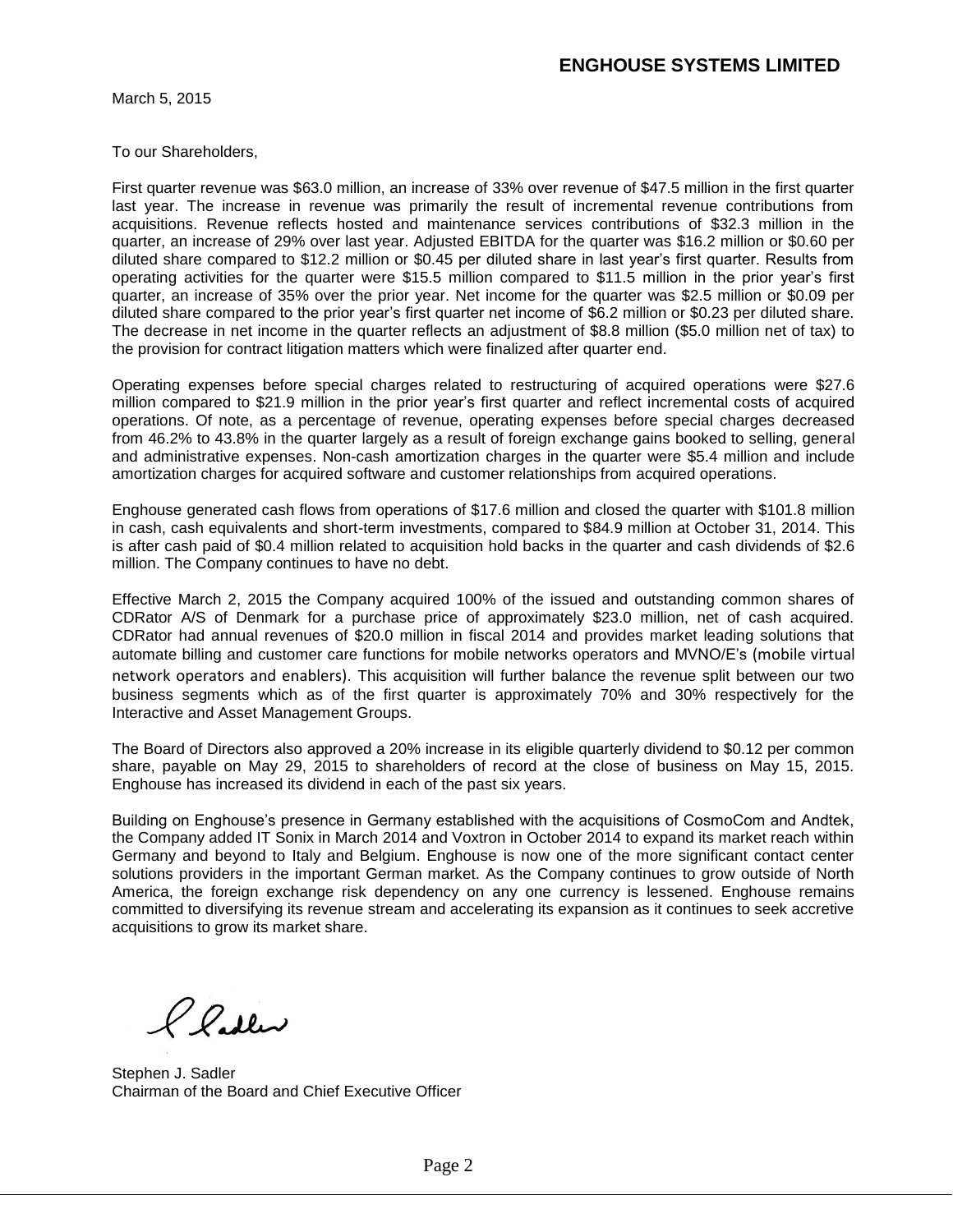# **ENGHOUSE SYSTEMS LIMITED**

## **MANAGEMENT'S DISCUSSION AND ANALYSIS**

The following Management Discussion and Analysis ("MD&A") has been prepared as of March 5, 2015 and all information contained herein is current as of that date. For a complete understanding of our business environment, risks, trends and uncertainties and the effect of critical accounting policies and estimates on our results, this MD&A should be read in conjunction with the Company's unaudited condensed consolidated interim financial statements and the notes thereto for the periods ended January 31, 2015 and 2014, as well as the Company's audited Consolidated Financial Statements and Management's Discussion and Analysis for the fiscal year ended October 31, 2014, contained in the Company's 2014 Annual Report to Shareholders. This MD&A covers the consolidated results of operations, financial condition and cash flows of Enghouse Systems Limited (the "Company" or "Enghouse") and its subsidiaries, all wholly owned, for the first quarter ended January 31, 2015. Unless otherwise noted, the results reported herein have been prepared in accordance with International Financial Reporting Standards ("IFRS") and are presented in Canadian dollars, stated in thousands, except per share amounts.

This document is intended to assist the reader in better understanding operations and key financial results as of the date of this report. The unaudited condensed consolidated interim financial statements and the MD&A have been reviewed by the Company's Audit Committee and approved by its Board of Directors.

# **Non-GAAP Measures**

The Company uses non-GAAP measures to assess its operating performance. Securities regulations require that companies caution readers that earnings and other measures adjusted to a basis other than GAAP do not have standardized meanings and are unlikely to be comparable to similar measures used by other companies. Accordingly, they should not be considered in isolation. The Company uses Adjusted EBITDA as a measure of operating performance. Therefore, Adjusted EBITDA may not be comparable to similar measures presented by other issuers. Adjusted EBITDA is calculated as income before income taxes adjusted for depreciation of property, plant and equipment, amortization of acquired software and customer relationships, finance income, finance expenses, other income, litigation settlements and special charges for acquisition related restructuring costs. Management uses Adjusted EBITDA to evaluate operating performance as it excludes amortization of software and intangibles (which is an accounting allocation of the cost of software and intangible assets arising on acquisition), any impact of finance and tax related activities, asset depreciation, other income and restructuring costs primarily related to acquisitions.

## **Forward-looking Statements**

Certain statements made or incorporated by reference in this MD&A are forward-looking and relate to, among other things, anticipated financial performance, business prospects, strategies, regulatory developments, new services, market forces, commitments and technological developments. By its nature, such forward-looking information is subject to various risks and uncertainties, including those discussed in this MD&A or in documents incorporated by reference in this MD&A, such as Enghouse's Annual Information Form, which could cause the Company's actual results and experience to differ materially from the anticipated results or other expectations expressed herein. Readers are cautioned not to place undue reliance on this forward-looking information, and the Company shall have no obligation to update publicly or revise any forward-looking information, whether as a result of new information, future events or otherwise, except in accordance with applicable securities laws.

For additional information with respect to certain of these risks or factors, reference should be made to section "Risks and Uncertainties" of the MD&A and notes to the consolidated financial statements for the year ended October 31, 2014, as well as to the Company's continuous disclosure materials filed from time to time with Canadian securities regulatory authorities, copies of which are filed electronically on SEDAR at [www.sedar.com.](http://www.sedar.com/)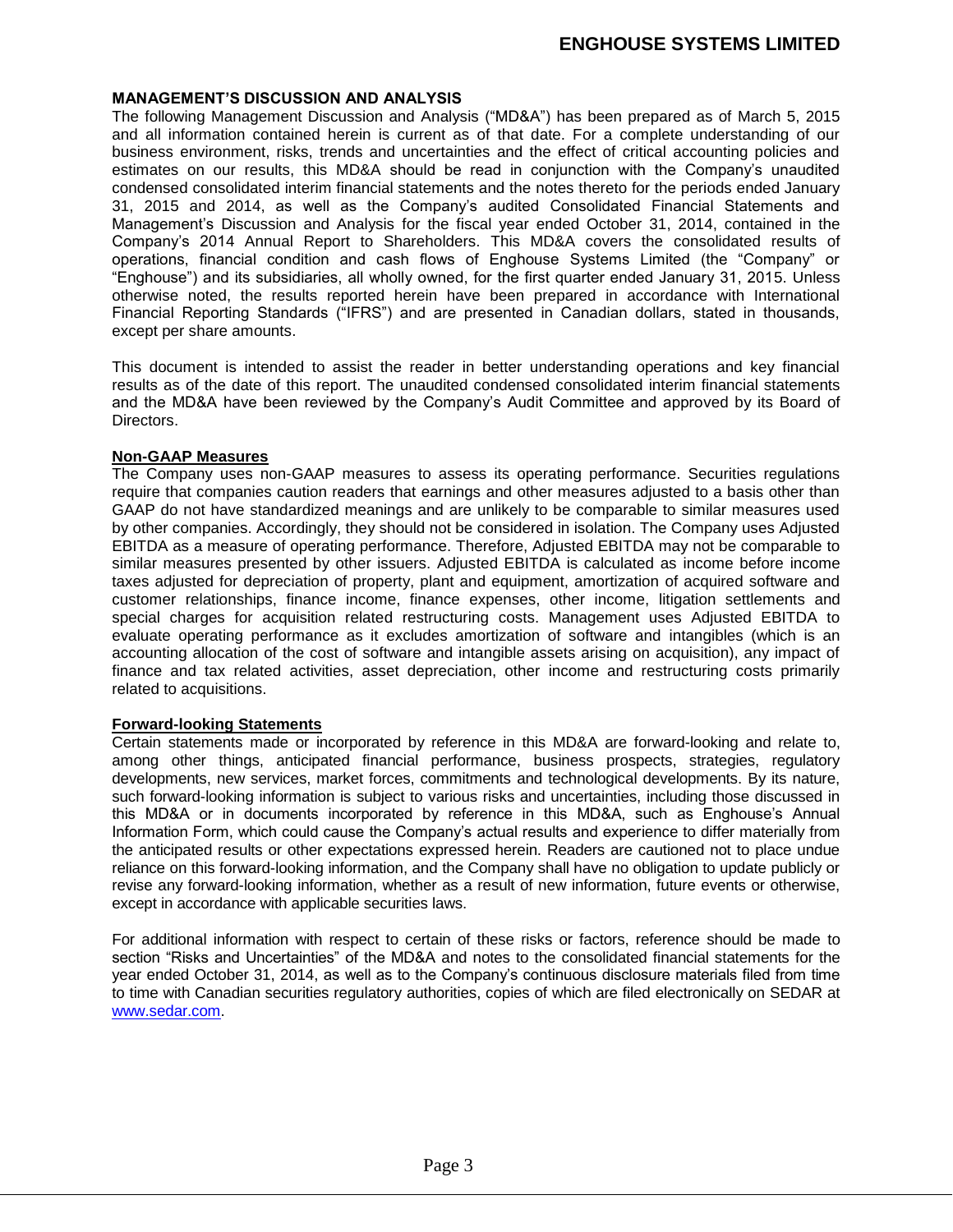# **Corporate Overview**

Enghouse is a Canadian publicly traded company (TSX:ESL) that develops enterprise software solutions for a number of vertical markets. The Company is organized around two business segments: the Interactive Management Group and the Asset Management Group. The Interactive Management Group specializes in customer interaction software and services that are designed to enhance customer service, increase efficiency and manage customer communications across the enterprise. Core technologies include contact center, attendant console, interactive voice response, dialers, agent performance optimization and analytics that support any telephony environment, deployed on-premise or in the cloud. Its customers include insurance companies, banks and utilities as well as high technology, health care and hospitality companies. The Asset Management Group provides a portfolio of products to telecom service providers, utilities and the oil and gas industry such as telecom billing, intelligent routing, number portability, network asset management, GIS, wholesale revenue management solutions and data conversion services. The Group also provides fleet routing, dispatch, scheduling, communications and emergency control center solutions for the transportation, first responders, distribution and security sectors.

The Company's strategy remains focused on building a consistently profitable enterprise software company with a diversified product suite and global market presence. The Company emphasizes the importance of recurring revenue streams to increase shareholder value and the predictability of its operating results. This objective is achieved through a combination of organic growth and acquisitions. While the Company continues to develop and enhance its existing product portfolio, it is also important to augment and expedite this strategy with new and complementary technology, products and services obtained through acquisition. This dual-faceted approach will enable the Company to provide a broader spectrum of products and services to its customer base more quickly than through organic means alone.

# **Quarterly Results of Operations**

The following table sets forth certain unaudited information for each of the eight most recent quarters (the last of which ended January 31, 2015). Historically, the Company's operating results have fluctuated on a quarterly basis, which the Company expects will continue in the future. Fluctuations in results continue to relate to the timing of software license and hardware sales, which may result in large sales orders in any one quarter, movements in foreign currency exchange rates and to the timing of acquisitions, staffing and infrastructure changes. See "Risks and Uncertainties" for more details.

| For the three months<br>ending | <b>Total</b><br>revenue | <b>Net</b><br>income | <b>Earnings</b><br>per share<br>– basic | <b>Earnings</b><br>per share<br>- diluted | <b>Cash and</b><br>short-term<br>investments | <b>Total</b><br>assets |
|--------------------------------|-------------------------|----------------------|-----------------------------------------|-------------------------------------------|----------------------------------------------|------------------------|
|                                | \$                      | \$                   | \$                                      | \$                                        | \$                                           | \$                     |
|                                |                         |                      |                                         |                                           |                                              |                        |
| January 31, 2015               | 63.019                  | 2,539*               | $0.10*$                                 | $0.09*$                                   | 101.847                                      | 354,628                |
| October 31, 2014               | 62.056                  | 9.739^               | 0.37                                    | 0.36                                      | 84.864                                       | 327.771                |
| July 31, 2014                  | 55.488                  | 7.215                | 0.28                                    | 0.27                                      | 104.958                                      | 313,069                |
| April 30, 2014                 | 54.951                  | 6.558                | 0.25                                    | 0.24                                      | 101.014                                      | 312.124                |
| January 31, 2014               | 47.492                  | 6.172                | 0.24                                    | 0.23                                      | 100.081                                      | 303,677                |
| October 31, 2013               | 47.171                  | $9.712^$             | 0.37                                    | 0.36                                      | 90.297                                       | 277,956                |
| July 31, 2013                  | 46.247                  | 6.297                | 0.24                                    | 0.24                                      | 92.037                                       | 261,585                |
| April 30, 2013                 | 44.511                  | 4,903                | 0.19                                    | 0.19                                      | 80.940                                       | 261,590                |

\*Net of adjustment to the provision related to the finalization of contract litigation matters in the amount of \$5.0 million after tax. ^Includes credit adjustment to tax provision of \$3.3 million in fiscal 2014 and \$3.1 million in fiscal 2013 on the recognition of deferred tax assets related to non-capital losses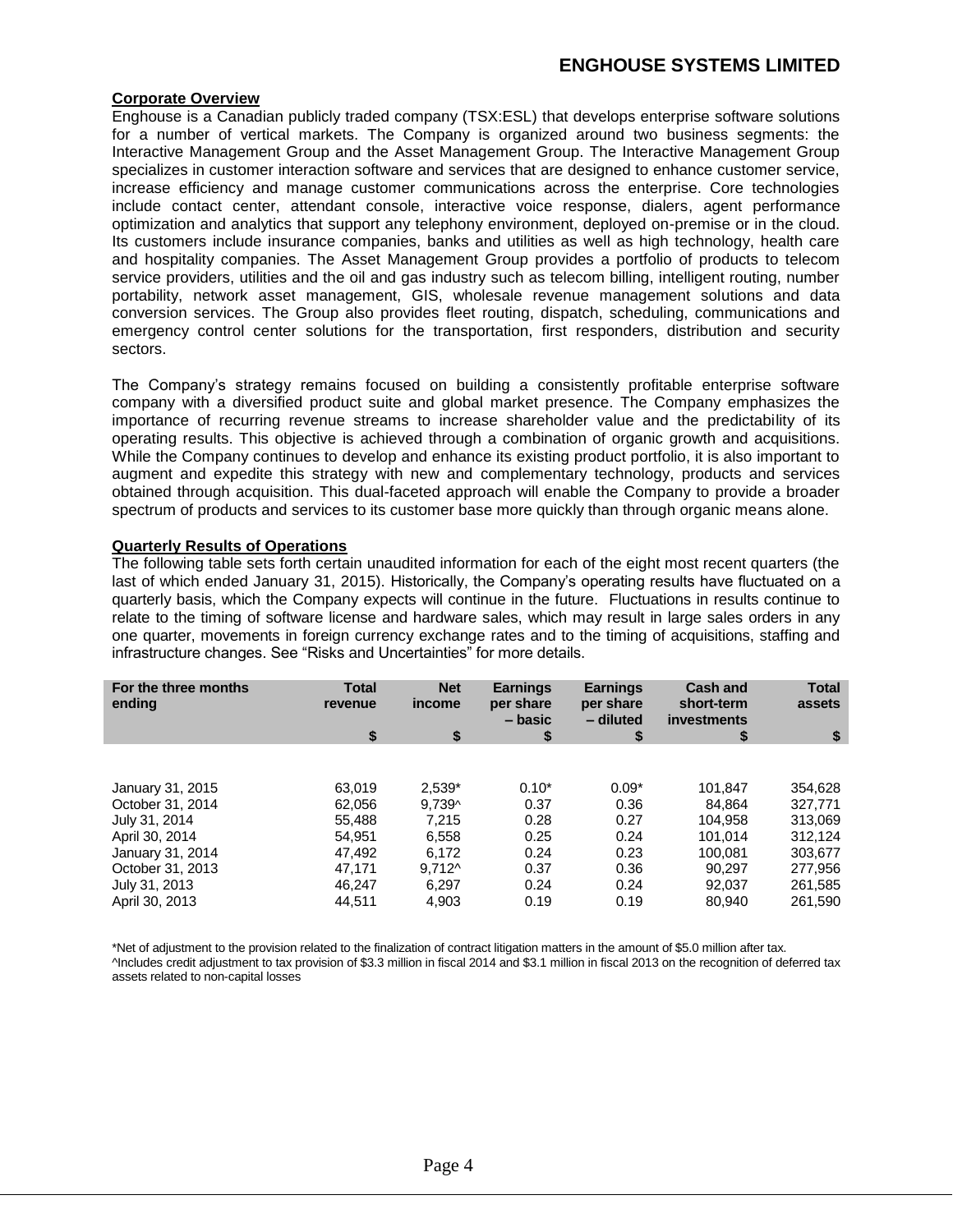## **Results of Operations:**

(in thousands of Canadian dollars except per share amounts)

|                                                                             | Q1/2015<br>Q1/2014 |                    | Year over year change |         |  |
|-----------------------------------------------------------------------------|--------------------|--------------------|-----------------------|---------|--|
|                                                                             |                    |                    | \$                    | ℅       |  |
| Interactive Management Group                                                | \$43,752           | \$37,800           | 5,952                 | 15.7    |  |
| <b>Asset Management Group</b>                                               | 19,267             | 9,692              | 9,575                 | 98.8    |  |
| <b>Total revenue</b>                                                        | 63,019             | 47,492             | 15,527                | 32.7    |  |
| Direct costs                                                                | 19,794             | 13,935             | 5,859                 | 42.0    |  |
| Revenue, net of direct costs                                                | 43,225             | 33,557             | 9,668                 | 28.8    |  |
|                                                                             |                    |                    |                       |         |  |
| Operating expenses                                                          | 27,626             | 21,925             | 5,701                 | 26.0    |  |
| Special charges                                                             | 24                 | 112                | (88)                  | (78.6)  |  |
| Results from operating activities                                           | 15,575             | 11,520             | 4,055                 | 35.2    |  |
| <b>Litigation settlements</b>                                               | (8,774)            |                    | (8,774)               | (100.0) |  |
| Amortization of acquired software and                                       |                    |                    | (1, 444)              |         |  |
| customer relationships                                                      | (5, 354)           | (3,910)            |                       | (36.9)  |  |
| Finance income                                                              | 113                | 143                | (30)                  | (21.0)  |  |
| Finance expense                                                             | (117)              | (58)               | (59)                  | (101.7) |  |
| Other income                                                                | 17                 | 7                  | 10                    | 142.9   |  |
| Income before income taxes                                                  | 1,460              | 7,702              | (6, 242)              | (81.0)  |  |
| (Recovery of) provision for income taxes                                    | (1,079)            | 1,530              | (2,609)               | (170.5) |  |
| <b>Net Income</b>                                                           | $\sqrt{$}$ 2,539   | $\sqrt{6}$ , 6,172 | (3,633)               | (58.9)  |  |
| Earnings per share - basic                                                  | \$<br>0.10         | 0.24<br>\$         | (0.14)                | (58.3)  |  |
| Earnings per share - diluted                                                | \$<br>0.09         | \$<br>0.23         | (0.14)                | (60.9)  |  |
| Cash flow from operating activities                                         | \$17,642           | \$9,904            | 7,738                 | 78.1    |  |
| Cash flow from operating activities excluding<br>changes in working capital | 7,811<br>\$        | \$12,351           | (4, 540)              | (36.8)  |  |

# **Adjusted EBITDA:**

The table below reconciles Adjusted EBITDA to income before income taxes:

|                                                              | <b>Three Months ended</b> |                         |  |
|--------------------------------------------------------------|---------------------------|-------------------------|--|
|                                                              | <b>January 31, 2015</b>   | <b>January 31, 2014</b> |  |
| <b>Total Revenue</b>                                         | \$63,019                  | \$47,492                |  |
|                                                              |                           |                         |  |
| Income before income taxes                                   | 1,460                     | 7,702                   |  |
| Depreciation of property, plant and equipment                | 592                       | 529                     |  |
| Amortization of acquired software and customer relationships | 5,354                     | 3,910                   |  |
| Finance income                                               | (113)                     | (143)                   |  |
| Finance expenses                                             | 117                       | 58                      |  |
| Other income                                                 | (17)                      | (7)                     |  |
| Litigation settlements                                       | 8,774                     |                         |  |
| Special charges                                              | 24                        | 112                     |  |
| <b>Adjusted EBITDA</b>                                       | \$16,191                  | \$12,161                |  |
| <b>Adjusted EBITDA margin</b>                                | 26%                       | 26%                     |  |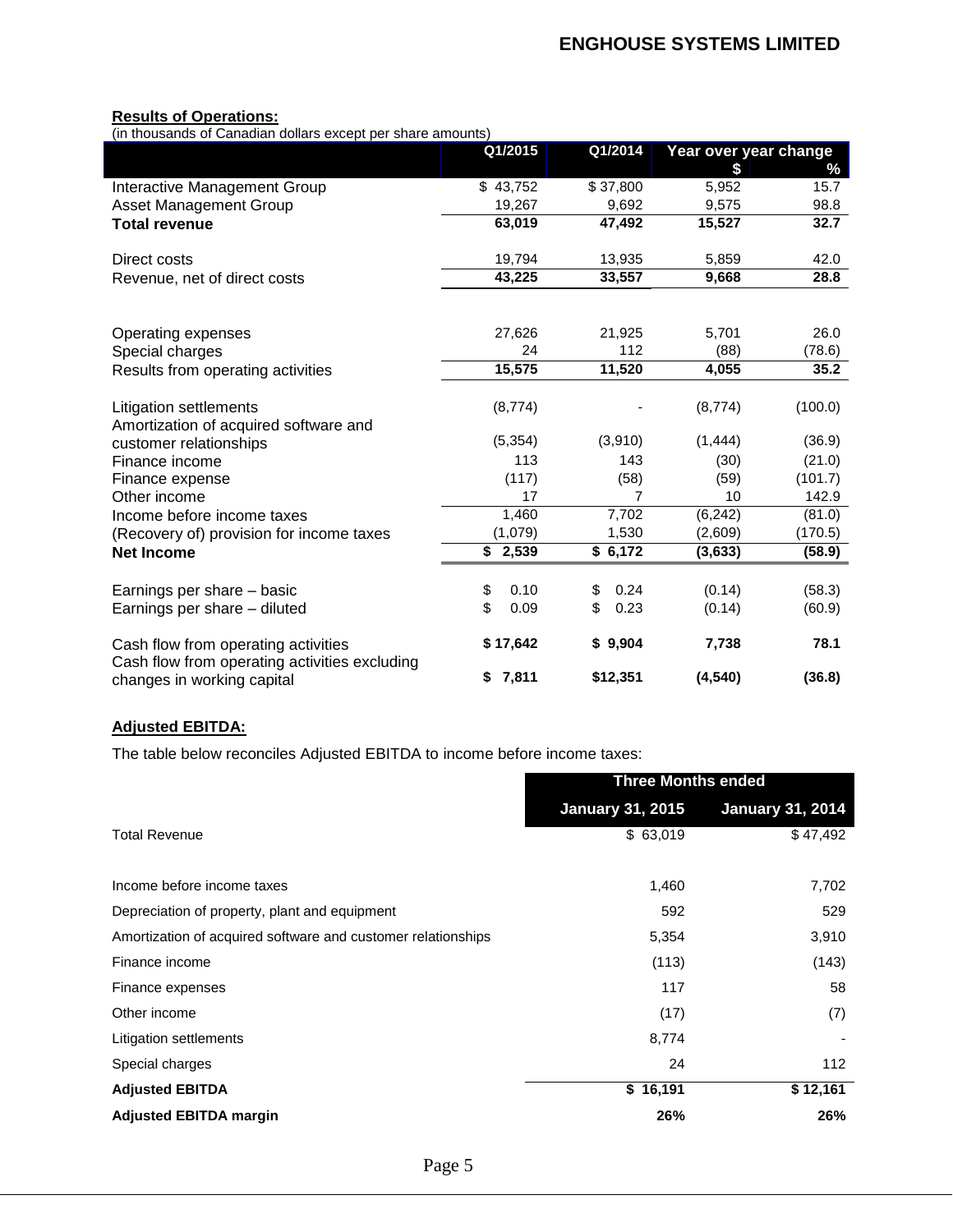# **ENGHOUSE SYSTEMS LIMITED**

#### **Adjusted EBITDA per diluted share \$0.60 \$0.45**

## **Revenue**

Total revenue for the quarter was \$63.0 million compared to \$47.5 million in the prior year's first quarter, a 33% increase over the prior year. Hosted services and maintenance revenue was \$32.3 million compared to \$25.0 million in the prior year's first quarter, an increase of 29%. This includes maintenance revenue of \$27.4 million compared to \$21.0 million in the prior year's first quarter and reflects incremental maintenance revenue from license sales in the past fiscal year as well as contributions from acquired operations. Hosted services revenue continues to grow and now represents \$4.9 million in revenue, a 21% increase over Q1/14 as a result of increased hosted activity in the Company's traditional operations as well as incremental contributions from IT Sonix. License revenue was \$19.6 million compared to \$15.8 million in the prior year's first quarter as a result of incremental subscription revenue booked as well as contributions from acquisitions.

The Interactive Management Group contributed \$43.8 million in revenue in the quarter, compared to \$37.8 million reported in the first quarter of fiscal 2014. The increase is primarily attributable to incremental contributions from acquisitions completed in fiscal 2014. The Asset Management Group contributed revenue of \$19.3 million in the quarter, compared to \$9.7 million reported in the first quarter of fiscal 2014, and reflects incremental revenue contributions from acquisitions completed in the prior fiscal year as well as incremental services revenue from the Group's telecom billing and workflow operations.

Both revenue and costs were impacted by the stronger U.S. dollar which compared to its Canadian counterpart averaged \$1.14 in the current year versus \$1.06 in the prior year's first quarter. The Pound Sterling also positively impacted revenue, averaging \$1.80 in the current year compared to \$1.72 in the prior year's first quarter. The positive impact on revenue was mitigated by the stronger Canadian dollar against both the Euro, which averaged \$1.41 in the quarter versus \$1.44 in Q1/14, and the Swedish Kronor which averaged \$0.15 in the current year vs. \$0.16 in the prior year's first quarter.

## **Direct costs**

Direct costs for the quarter were \$19.8 million or 31.4% of revenue compared to \$13.9 million or 29.3% of revenue in the prior year's first quarter. The increase in costs and decrease in margins is attributable to additional costs associated with incremental hardware revenue as well as increased hosted and third party services costs which increased from 38.9% to 40.8% of hosted, maintenance and professional services revenue.

## **Operating Expenses**

Operating expenses for the quarter were \$27.6 million, compared to \$22.0 million reported in the first quarter of last year, a 26% increase. The increase in costs reflects incremental operating costs related to newly acquired operations and the impact of the stronger U.S. dollar which increased operating costs in Canadian dollars. Selling, general and administrative costs include foreign exchange gains of \$1.9 million recorded in the quarter compared to \$0.6 million last year which mitigated the increase. Last year's operating expenses also included \$0.1 million in special charges related to acquisitions compared to nominal charges in the first quarter of this year. Operating costs, excluding special charges, as a percentage of total revenue decreased from 46.2% to 43.8% in the quarter as a result of the foreign exchange gain booked.

The Company continues to invest in R&D for future growth. R&D expenses were \$9.9 million or 15.7% as a percentage of revenue in the quarter compared to \$8.7 million or 18.4% in the prior year and includes R&D tax credits of \$0.1 million recorded in the each of the current and prior year's first quarters.

Non-cash charges for amortization of acquired software and customer relationships related to acquisitions were \$5.4 million, up from the prior year's first quarter expense of \$3.9 million as a result of incremental charges related to the IT Sonix, Basset, Jinny and Voxtron acquisitions, which were partially offset by expiring amortization charges from previous acquisitions.

## **Foreign Exchange**

The Company earns a significant portion of revenue from sales denominated in currencies other than the Canadian dollar. As a result of recent acquisitions in the Scandinavian region and Europe, a larger proportion of revenue is derived from operations outside of the U.S. and is denominated in currencies other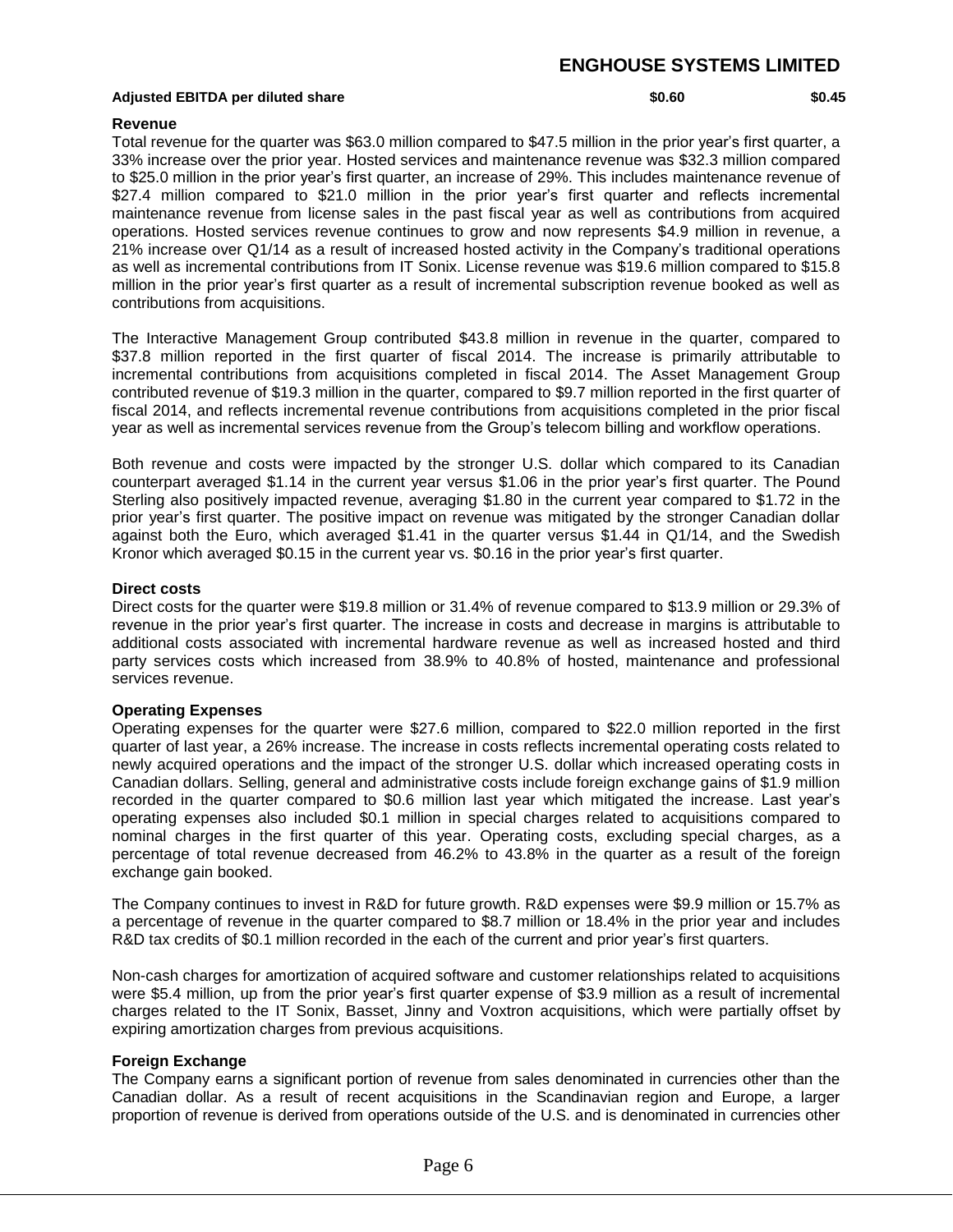than the U.S. dollar. As a result, the Company transacts a significant proportion of its business in pounds sterling, Swedish, Norwegian and Danish kronor and euros, as well as currencies in the Asia Pacific region.

During the past quarter, the Canadian dollar weakened against the U.S. dollar and the pound sterling in particular but strengthened against the Company's other main currencies including the kronor and euro. As a result, this mitigated the impact of foreign exchange translation on Enghouse's operating results. As the Company's reporting currency is the Canadian dollar, overall this has positively impacted revenue reported in Canadian dollars while negatively impacting operating costs, and partially acts as a natural hedge. Revenue was positively impacted by an estimated \$1.1 million, while costs increased by an estimated \$0.7 million, as calculated by applying the change in the average exchange rates from Q1/14 to Q1/15 to the Company's foreign currency denominated revenue and operating expenses in the first quarter of fiscal 2015. Relative to the fourth quarter, exchange had a nominal impact on both revenue and costs as the increase in the U.S. dollar was offset by the weakening of other currencies against the Canadian dollar.

The Company does not hedge foreign currency exposure but funds its U.S. dollar operating expenses with U.S. dollar revenue in order to mitigate exposure. A similar natural hedge exists for the Company's U.K. and Scandinavian operations. Going forward, fluctuations in exchange rates among the Canadian dollar, the U.S. dollar, the pound sterling, the Swedish krona, the euro and other currencies may have a material but mitigating effect on the Company's foreign currency denominated revenue and expenses stated in Canadian dollars. This will also impact the relative cost of foreign currency denominated acquisitions stated in Canadian dollars.

The Company recorded foreign exchange gains of \$1.9 million related to foreign currency denominated monetary assets and liabilities in the current year's first quarter compared to gains of \$0.6 million in the prior year's first quarter. The gain was recorded primarily as a result of the impact of the late quarter surge in the U.S. dollar against the Canadian dollar on the Company's U.S. dollar denominated monetary assets held primarily in Canada and the U.K. The Company records these foreign exchange gains and losses in selling, general and administrative expenses in the condensed consolidated interim statements of operations. Translation gains or losses incurred upon consolidation of the Company's foreign operation's balance sheets into Canadian dollars are included in the Company's accumulated other comprehensive income (loss) account on the condensed consolidated interim statements of financial position.

## **Finance and Other Income**

During the quarter, the Company recognized finance and other income of \$0.1 million compared to \$0.2 million in the first quarter of fiscal 2014 as a result of declining yields and a nominal gain on the sale of equities booked in the first quarter of last year. No such gains were recorded in the first quarter of fiscal 2015.

## **Litigation Settlements**

Subsequent to the end of the quarter the Company finalized litigation matters before the courts for which the Company increased its litigation settlement provision by \$8.8 million in the quarter (\$5.0 million net of tax- see Note 12).

## **Income Tax Expense**

During the quarter, the Company recorded a tax recovery of \$1.1 million as compared to a provision of \$1.5 million in the prior year's first quarter. The recovery booked during the quarter relates to the tax effect of legal provision adjustments of \$8.8 million noted above which are tax effected at higher U.S. tax rates than the average tax rate on other income. The Company paid \$2.0 million in tax installments in the quarter, compared to \$0.8 million in the first quarter of fiscal 2014.

## **Net Income**

Net income was \$2.3 million or \$0.09 per share on a diluted basis in the quarter compared to \$6.2 million or \$0.23 per share respectively in the first quarter of fiscal 2014, primarily as a result of the litigation provision adjustments, net of tax, booked in the quarter.

#### **Liquidity and Capital Resources:**

The Company closed the quarter with cash reserves of \$101.8 million, compared to the October 31, 2014 balance of \$84.9 million. The Company continues to have no long-term debt and has sufficient cash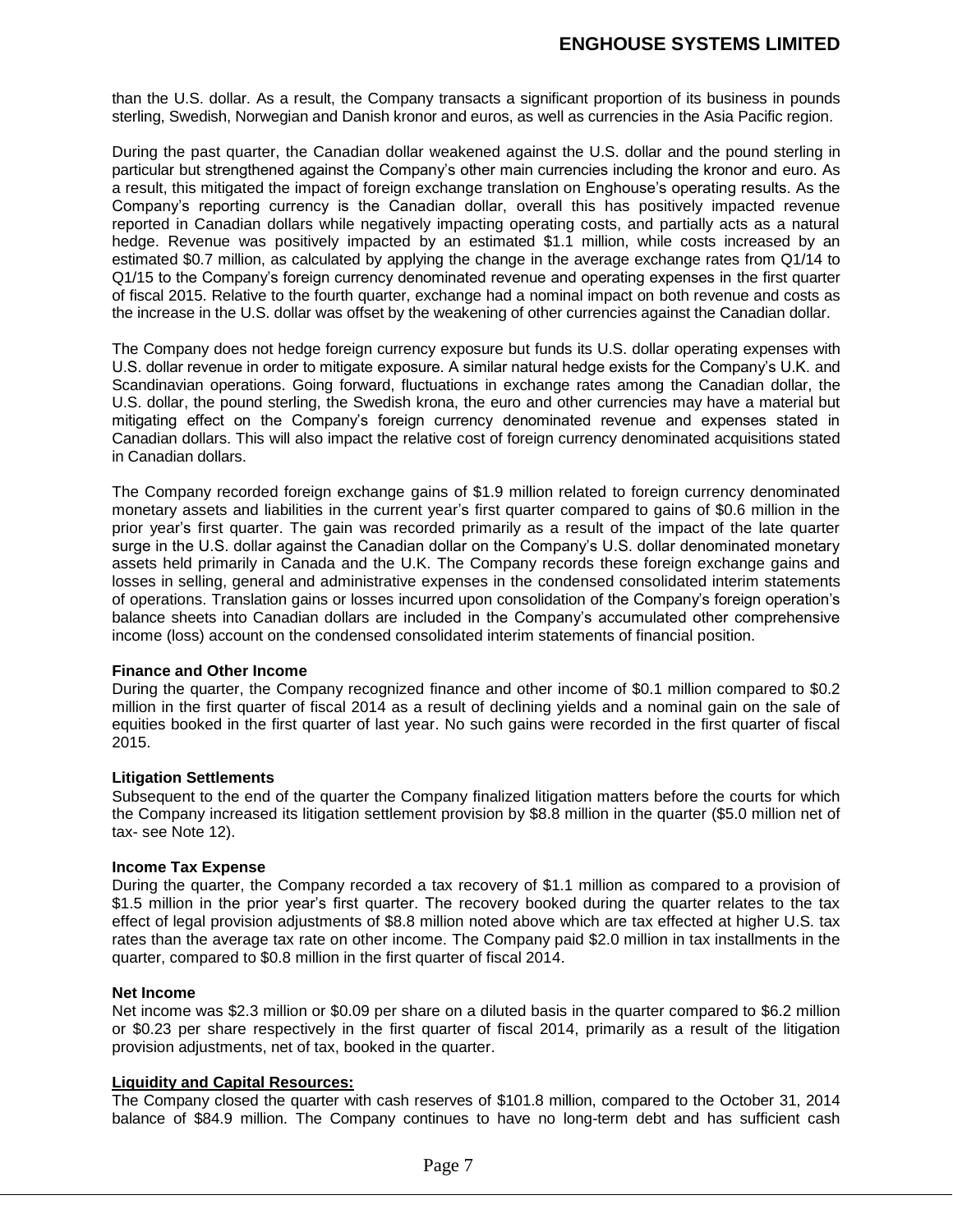# **ENGHOUSE SYSTEMS LIMITED**

resources to fund both its current and future financial operating commitments as well as its dividend strategy. During the quarter the Company generated cash flow from operating activities of \$17.6 million compared to \$9.9 million in the first quarter of 2014.

The Company had 26,202,462 Common Shares issued and outstanding as at March 5, 2015. During the first quarter, 38,500 stock options were exercised contributing \$0.3 million in cash to the Company. In comparison, 44,000 options were exercised in the prior year's first quarter adding \$0.4 million. The Company did not grant any options in either of the current or prior year's first quarters. Enghouse did not repurchase any shares of its common stock in either first quarter under its Normal Course Issuer Bid.

# **Off-Balance Sheet Arrangements**

The Company has not entered into off-balance sheet financing arrangements. Except for operating leases and other low probability and/or immeasurable contingent liabilities (not accrued in accordance with IFRS), all material commitments are reflected on the Company's balance sheet.

# **Transactions with Related Parties**

The Company has not entered into any transactions with related parties during the year, other than transactions between wholly owned subsidiaries and the Company in the normal course of business, which are eliminated on consolidation.

# **Risks and Uncertainties**

The primary risks and uncertainties that affect or may affect the Company and its business, financial condition, and results of operations remain substantially unchanged from those discussed in the Company's latest Annual Information Form and its Management's Discussion and Analysis of Financial Condition and Results of Operations for the year ended October 31, 2014, contained in the Company's 2014 Annual Report to Shareholders and all such risks and uncertainties are incorporated herein by reference.

# **Controls and Procedures**

In compliance with the Canadian Securities Administrators' National Instrument 52-109 ("NI 52-109"), the Company has filed with applicable Canadian securities regulatory authorities, certificates signed by its Chief Executive Officer ("CEO") and Vice President Finance that, among other things, report on the design and effectiveness of disclosure controls and procedures and the design of internal controls over financial reporting.

## **Disclosure Controls and Procedures**

Disclosure controls and procedures have been designed under the supervision of the CEO and Vice President Finance, with the participation of other management, to provide reasonable assurance that all relevant information required to be disclosed by the Company is recorded, processed, summarized and reported on a timely basis to senior management, as appropriate, to allow timely decisions regarding required public disclosure. Pursuant to NI 52-109, as of October 31, 2014, an evaluation of the effectiveness of the Company's disclosure controls and procedures was carried out under the supervision of the CEO and Vice President Finance. Based on this evaluation, the CEO and the Vice President Finance concluded that the design and operation of these disclosure controls and procedures were effective. This evaluation considered the Company's disclosure policy, a sub-certification process and the functioning of the Company's Disclosure Committee.

## **Internal Controls over Financial Reporting**

The Company's CEO and Vice President Finance are responsible for designing internal controls over financial reporting or causing them to be designed under their supervision to provide reasonable assurance regarding the reliability of the Company's financial reporting and the preparation of financial statements in accordance with IFRS.

At October 31, 2014, an evaluation was carried out of the effectiveness of the design and operation of internal controls over financial reporting to provide reasonable assurance regarding the reliability of financial reporting. Based on that evaluation, the Company's CEO and Vice President Finance have concluded that, as at October 31, 2014, the design and operation of controls over financial reporting was effective. These evaluations were conducted in accordance with the standards established in "Internal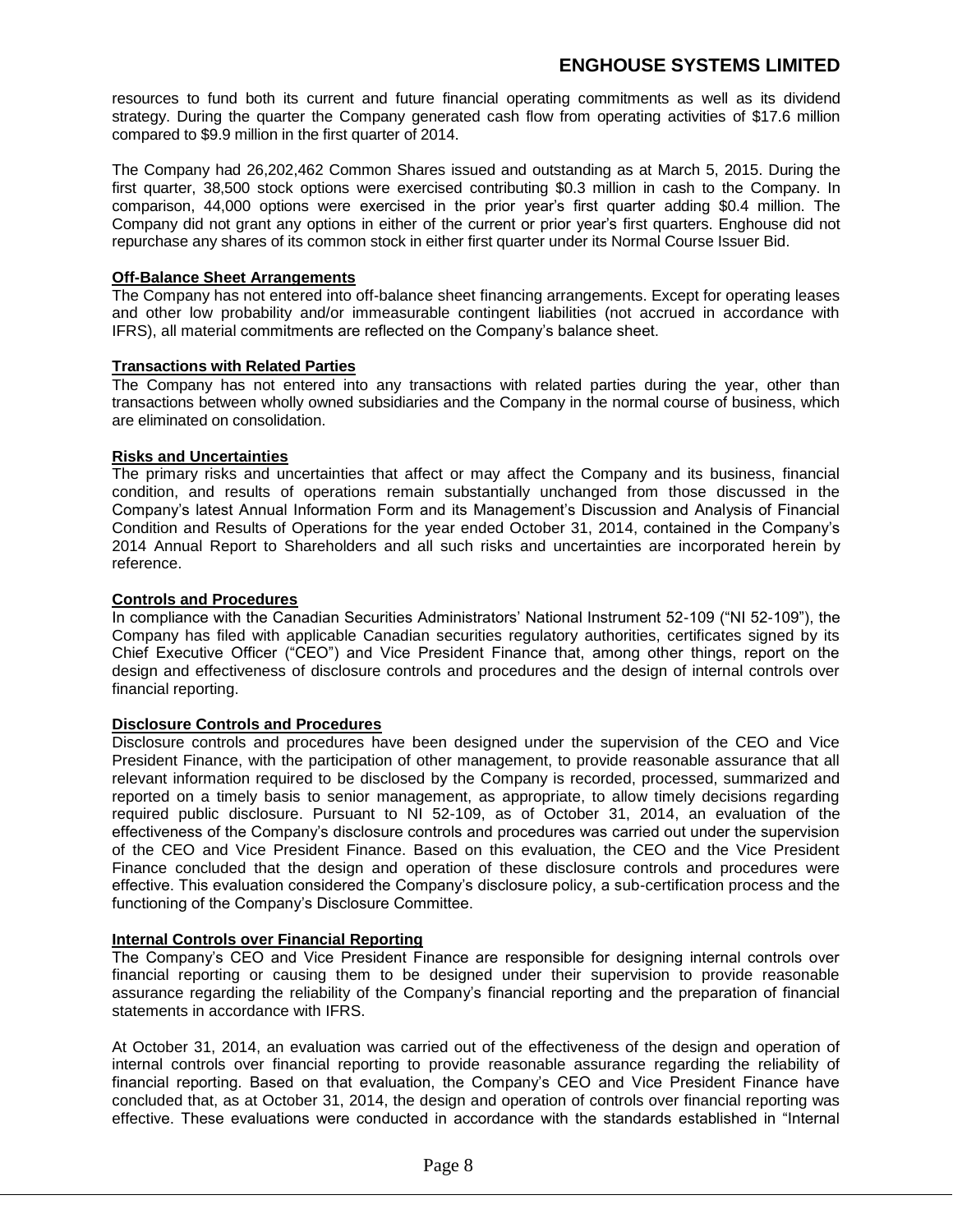Control – Integrated Framework, issued by the Committee of Sponsoring Organizations of the Treadway Commission", and the requirements of NI 52-109.

There were no changes to the Company's internal control over financial reporting during the quarter ended January 31, 2015 that have materially affected, or are reasonably likely to materially affect, the Company's internal control over financial reporting.

# **Additional Information**

Additional information relating to the Company including our most recently completed Annual Information Form ("AIF") is available on SEDAR at *[www.sedar.com](http://www.sedar.com/)* and on the Company's website at *[www.enghouse.com](http://www.enghouse.com/)*.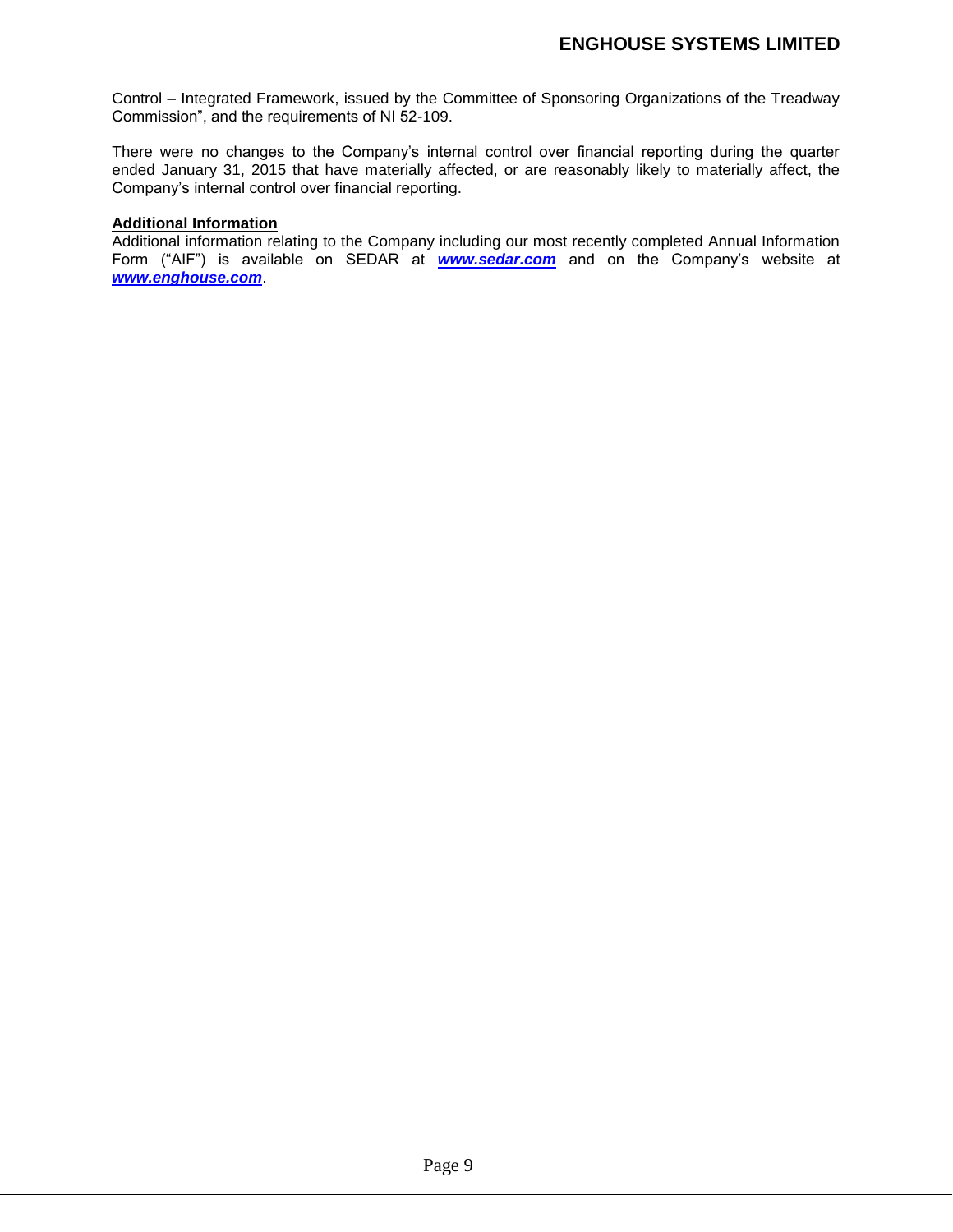# **Notice of No Auditor Review of Interim Financial Statements**

The accompanying unaudited condensed consolidated interim financial statements of the Company for the three months ended January 31, 2015 have been prepared by and are the responsibility of the Company's management.

The Company's independent auditor has not performed a review of these financial statements in accordance with standards established by the Canadian Institute of Chartered Accountants for a review of the interim financial statements by an entity's auditor.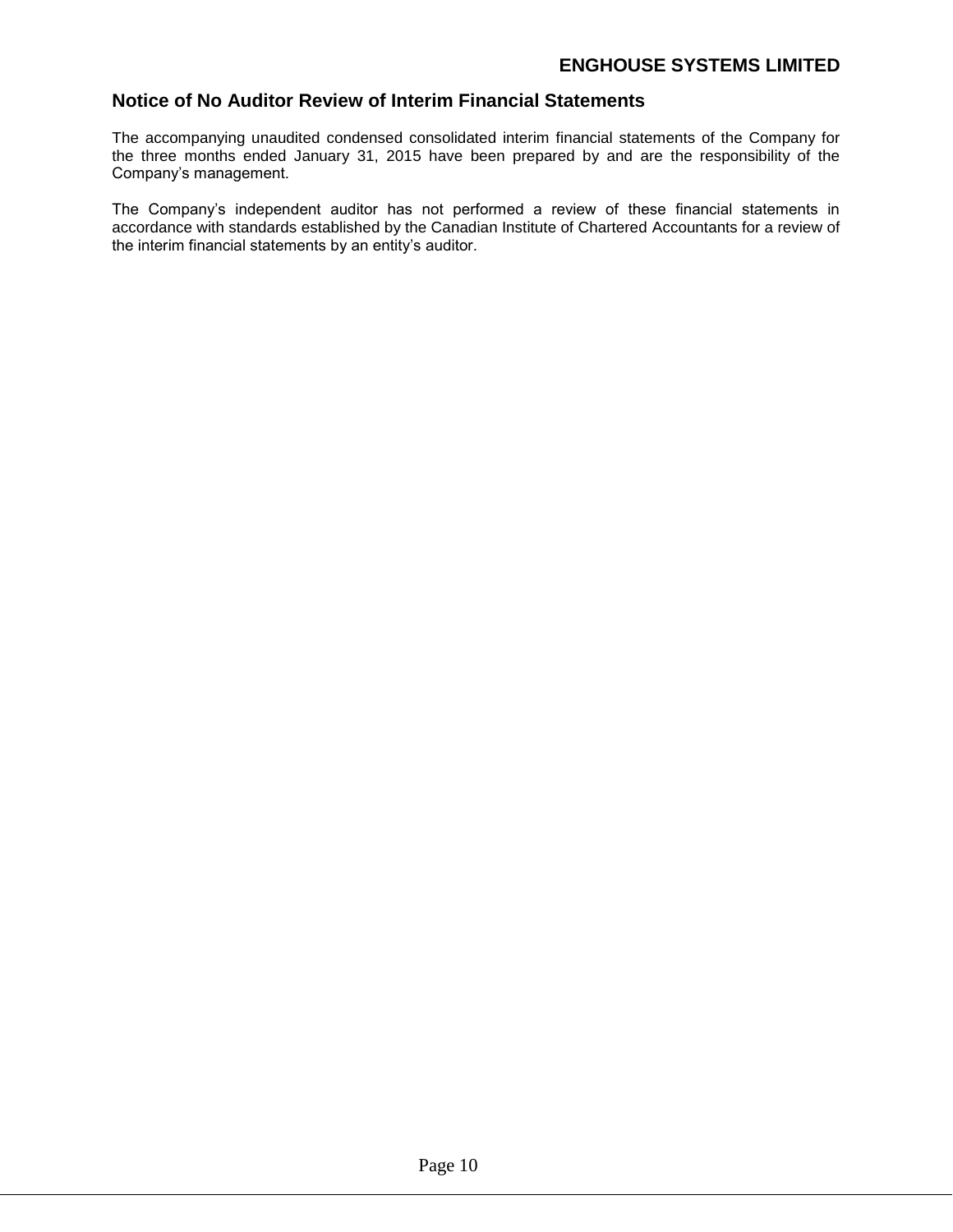# **Condensed Consolidated Interim Statements of Financial Position**

*(in thousands of Canadian dollars)* (Unaudited)

|                                            | January<br>31, 2015 | October<br>31, 2014 |
|--------------------------------------------|---------------------|---------------------|
| Assets                                     |                     |                     |
| <b>Current assets:</b>                     |                     |                     |
| Cash and cash equivalents                  | \$86,891            | \$72,780            |
| Short-term investments                     | 14,956              | 12,084              |
| Accounts receivable, net                   | 56,994              | 54,341              |
| Prepaid expenses and other assets          | 8,123               | 7,571               |
|                                            | 166,964             | 146,776             |
| Non-current assets:                        |                     |                     |
| Property, plant and equipment              | 4,799               | 4,020               |
| Intangible assets (Note 4)                 | 169,590             | 166,548             |
| Deferred income tax assets                 | 13,275              | 10,427              |
| <b>Total assets</b>                        | \$354,628           | \$327,771           |
| <b>Liabilities</b>                         |                     |                     |
| <b>Current liabilities:</b>                |                     |                     |
| Accounts payable and accrued liabilities   | \$38,289            | \$41,297            |
| Income taxes payable                       | 1,803               | 2,644               |
| Dividends payable                          | 2,620               | 2,616               |
| Provisions (Note 5)                        | 13,619              | 3,407               |
| Deferred revenue                           | 58,006              | 47,745              |
|                                            | 114,337             | 97,709              |
| <b>Non-current liabilities:</b>            |                     |                     |
| Deferred income tax liabilities            | 19,988              | 19,930              |
| Deferred revenue                           | 1,990               | 1,877               |
| <b>Total liabilities</b>                   | 136,315             | 119,516             |
| <b>Shareholders' Equity</b>                |                     |                     |
|                                            |                     |                     |
| Share capital (Note 6)                     | 60,081              | 59,746              |
| Contributed surplus                        | 4,017               | 3,782               |
| Retained earnings                          | 135,473             | 135,554             |
| Accumulated other comprehensive income     | 18,742              | 9,173               |
| Total shareholders' equity                 | 218,313             | 208,255             |
| Total liabilities and shareholders' equity | \$354,628           | \$327,771           |
|                                            |                     |                     |

Commitments and contingencies (Note 12)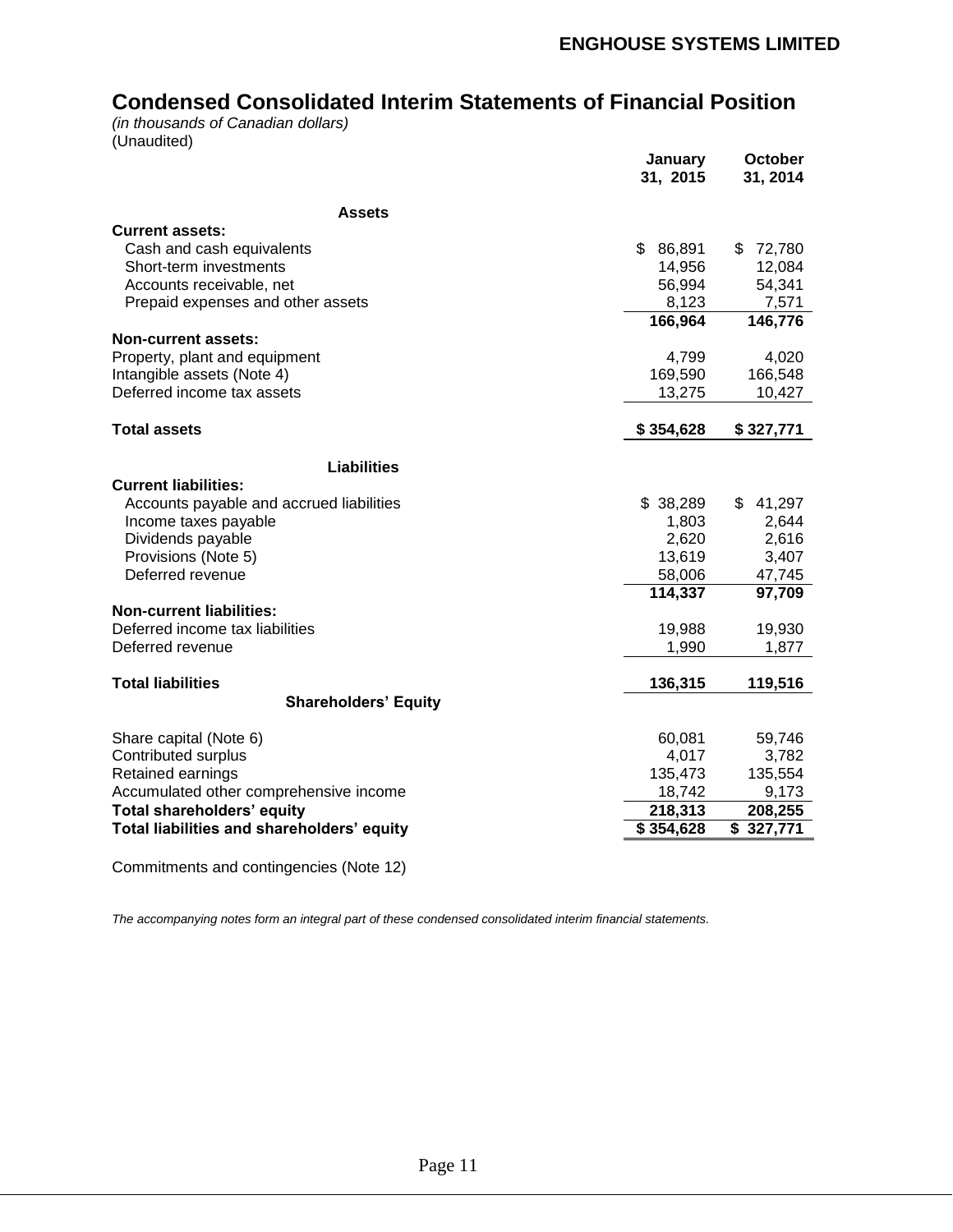# **Condensed Consolidated Interim Statements of Operations and Comprehensive Income**

*(in thousands of Canadian dollars, except per share amounts) (Unaudited)*

|                                                                                                                                        | Three months ended January 31, |              |
|----------------------------------------------------------------------------------------------------------------------------------------|--------------------------------|--------------|
| <b>Revenue</b>                                                                                                                         | 2015                           | 2014         |
| Software licenses                                                                                                                      | \$19,612                       | \$15,763     |
| Hosted and maintenance services                                                                                                        | 32,259                         | 25,014       |
| Professional services                                                                                                                  | 8,921                          | 5,132        |
| Hardware                                                                                                                               | 2,227                          | 1,583        |
|                                                                                                                                        | 63,019                         | 47,492       |
| <b>Direct costs</b>                                                                                                                    |                                |              |
| Software licenses                                                                                                                      | 1,677                          | 1,200        |
| <b>Services</b>                                                                                                                        | 16,784                         | 11,716       |
| Hardware                                                                                                                               | 1,333                          | 1,019        |
|                                                                                                                                        | 19,794                         | 13,935       |
| Revenue, net of direct costs                                                                                                           | 43,225                         | 33,557       |
|                                                                                                                                        |                                |              |
| <b>Operating expenses</b><br>Selling, general and administrative                                                                       | 17,144                         | 12,676       |
| Research and development                                                                                                               | 9,890                          | 8,720        |
| Depreciation of property, plant and equipment                                                                                          | 592                            | 529          |
| Special charges (Note 5)                                                                                                               | 24                             | 112          |
|                                                                                                                                        | 27,650                         | 22,037       |
|                                                                                                                                        |                                |              |
| <b>Results from operating activities</b>                                                                                               | 15,575                         | 11,520       |
| Litigation settlements (Note 12)                                                                                                       | (8,774)                        |              |
| Amortization of acquired software and customer relationships                                                                           | (5, 354)                       | (3,910)      |
| Finance income                                                                                                                         | 113                            | 143          |
| Finance expenses                                                                                                                       | (117)                          | (58)         |
| Other income                                                                                                                           | 17                             | 7            |
| Income before income taxes                                                                                                             | 1,460                          | 7,702        |
| (Recovery of) provision for income taxes (Note 8)                                                                                      | (1,079)                        | 1,530        |
| Net income for the period                                                                                                              | \$<br>2,539                    | \$<br>6,172  |
|                                                                                                                                        |                                |              |
| Items that are or may be reclassified subsequently to profit or loss:                                                                  |                                |              |
| Foreign currency translation gain from foreign operations                                                                              | 9,406                          | 9,770        |
| Transfer to net income of realized gains on available for sale investments<br>Unrealized gain (loss) on available for sale investments | 188                            | (20)<br>(17) |
| Deferred income tax (expense) recovery                                                                                                 | (25)                           | 5            |
|                                                                                                                                        |                                |              |
| Other comprehensive income                                                                                                             | 9,569                          | 9,738        |
| <b>Comprehensive income</b>                                                                                                            | \$12,108                       | \$15,910     |
| Earnings per share                                                                                                                     |                                |              |
| Basic                                                                                                                                  | \$<br>0.10                     | \$<br>0.24   |
| Diluted                                                                                                                                | \$<br>0.09                     | \$<br>0.23   |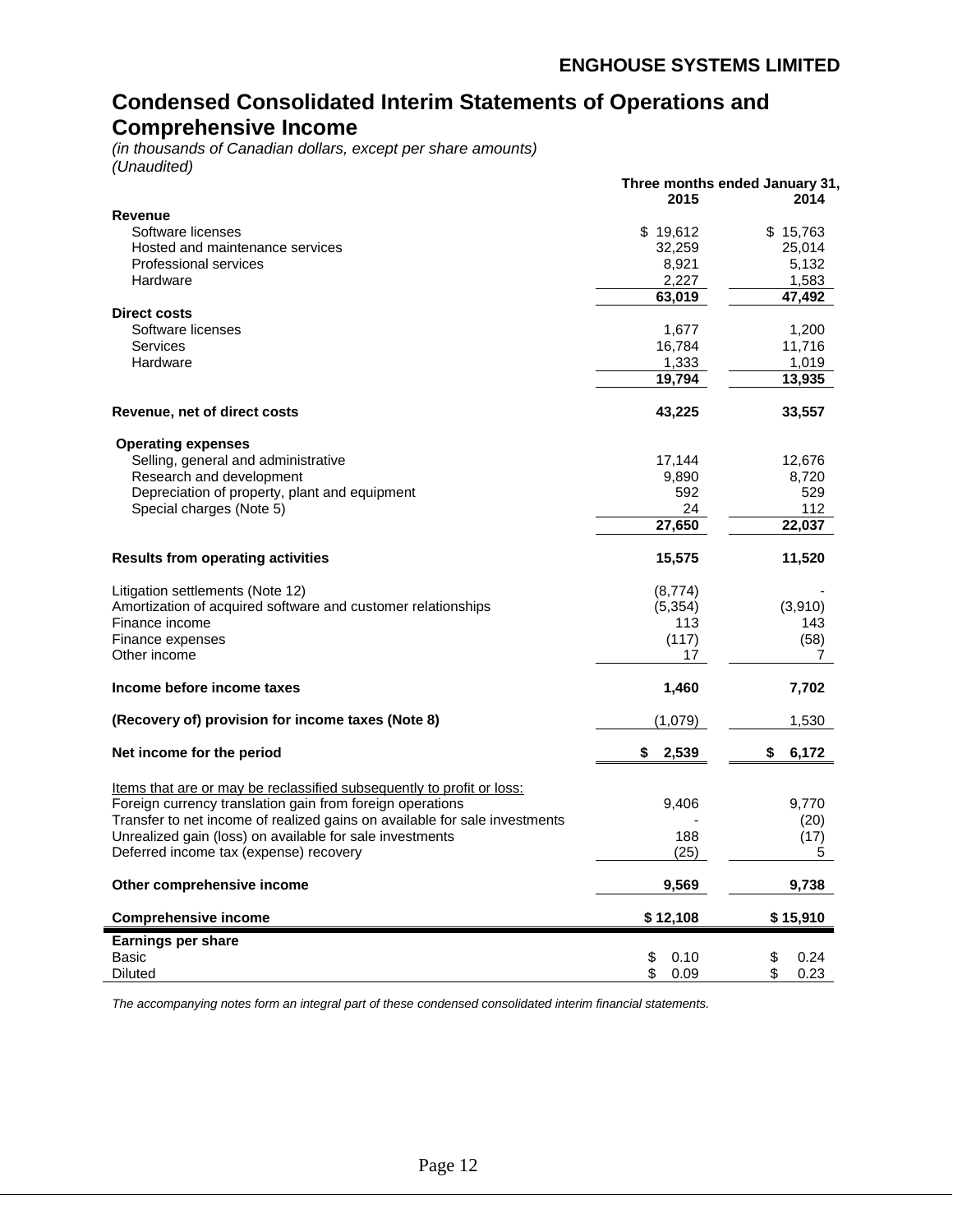# **Condensed Consolidated Interim Statements of Changes in Equity**

*(in thousands of Canadian dollars) (Unaudited)*

|                                                                                                    |                             |                              |                             | <b>Accumulated</b>                      |                      |                   |
|----------------------------------------------------------------------------------------------------|-----------------------------|------------------------------|-----------------------------|-----------------------------------------|----------------------|-------------------|
|                                                                                                    | Share<br>Capital<br>-number | <b>Share</b><br>capital<br>S | Contributed<br>surplus<br>S | other<br>comprehensive<br>income (loss) | Retained<br>earnings | <b>Total</b><br>S |
| Balance - November 1, 2014                                                                         | 26,163,962                  | 59,746                       | 3,782                       | 9,173                                   | 135,554              | 208,255           |
| Net income<br>Other Comprehensive Income (net of tax):                                             |                             |                              |                             |                                         | 2,539                | 2,539             |
| <b>Cumulative Translation Adjustment</b>                                                           |                             |                              |                             | 9,406                                   |                      | 9,406             |
| Unrealized gain on available-for-sale investments                                                  |                             |                              |                             | 188                                     |                      | 188               |
| Deferred income tax expense                                                                        |                             |                              |                             | (25)                                    |                      | (25)              |
| Comprehensive income for the period                                                                |                             | $\blacksquare$               |                             | 9,569                                   | 2,539                | 12,108            |
| Employee share options:<br>Value of services recognized                                            |                             |                              | 305                         |                                         |                      | 305               |
| Proceeds on issuing shares                                                                         | 38,500                      | 335                          | (70)                        |                                         |                      | 265               |
| <b>Dividends</b>                                                                                   |                             |                              |                             |                                         | (2,620)              | (2,620)           |
| Balance - January 31, 2015                                                                         | 26,202,462                  | 60,081                       | 4,017                       | 18,742                                  | 135,473              | 218,313           |
|                                                                                                    |                             |                              |                             |                                         |                      |                   |
| Balance - November 1, 2013                                                                         | 26,042,962                  | 58,514                       | 3,175                       | 5,139                                   | 115,800              | 182,628           |
| Net income<br>Other Comprehensive Income (net of tax):                                             |                             |                              |                             |                                         | 6,172                | 6,172             |
| <b>Cumulative Translation Adjustment</b><br>Transfer to net income of realized gains on available- |                             |                              |                             | 9,770                                   |                      | 9,770             |
| for-sale investments                                                                               |                             |                              |                             | (20)                                    |                      | (20)              |
| Unrealized loss on available-for-sale investments                                                  |                             |                              |                             | (17)                                    |                      | (17)              |
| Deferred income tax recovery                                                                       |                             |                              |                             | 5                                       |                      | 5                 |
| Comprehensive income for the period                                                                |                             |                              |                             | 9,738                                   | 6,172                | 15,910            |
| Employee share options:                                                                            |                             |                              |                             |                                         |                      |                   |
| Value of services recognized                                                                       |                             |                              | 159                         |                                         |                      | 159               |
| Proceeds on issuing shares                                                                         | 44,000                      | 480                          | (119)                       |                                         |                      | 361               |
| <b>Dividends</b>                                                                                   |                             |                              |                             |                                         | (2,087)              | (2,087)           |
| Balance - January 31, 2014                                                                         | 26,086,962                  | 58,994                       | 3,215                       | 14,877                                  | 119,885              | 196,971           |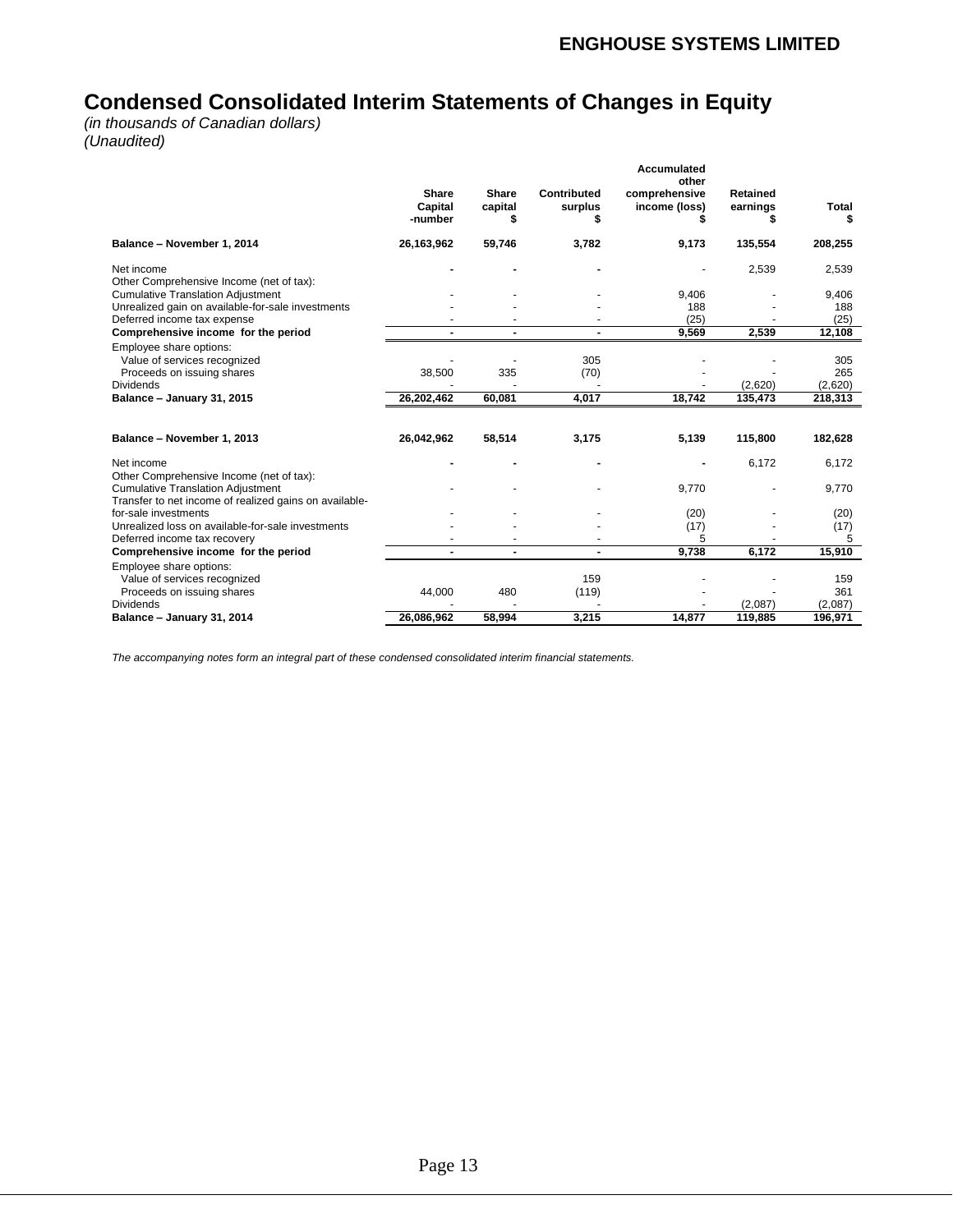# **Condensed Consolidated Interim Statements of Cash Flows**

(*in thousands of Canadian dollars) (Unaudited)*

|                                                              | Three months ended January 31,<br>2015 | 2014        |
|--------------------------------------------------------------|----------------------------------------|-------------|
| Cash flows from operating activities                         |                                        |             |
| Net income for the period                                    | \$2,539                                | 6,172<br>\$ |
| <b>Adjustments for:</b>                                      |                                        |             |
| Depreciation of property, plant and equipment                | 592                                    | 529         |
| Amortization of acquired software and customer relationships | 5,354                                  | 3,910       |
| Stock-based compensation expense                             | 305                                    | 159         |
| (Recovery of) provision for income tax                       | (1,079)                                | 1,530       |
| Finance expenses and other income                            | 100                                    | 51          |
|                                                              | 7,811                                  | 12,351      |
| Changes in non-cash operating working capital (Note 13)      | 11,806                                 | (1,660)     |
| Income tax paid                                              | (1, 975)                               | (787)       |
| Net cash flows from operating activities                     | 17,642                                 | 9,904       |
| Cash flows from investing activities                         |                                        |             |
| Purchase of property, plant and equipment, net               | (1,062)                                | (657)       |
| Acquisitions, net of cash acquired (2014 - \$334) (Note10)   |                                        | (1,778)     |
| Purchase consideration for prior period acquisitions         | (412)                                  | (382)       |
| Net purchase of short-term investments                       | (2,075)                                | (1,615)     |
| Net cash flows used in investing activities                  | (3, 549)                               | (4, 432)    |
| Cash flows from financing activities                         |                                        |             |
| Issuance of share capital                                    | 265                                    | 361         |
| Payment of cash dividend                                     | (2,616)                                | (2,083)     |
| Net cash flows used in financing activities                  | (2, 351)                               | (1, 722)    |
| Effect of currency translation adjustments on cash and cash  |                                        |             |
| equivalents                                                  | 2,369                                  | 3,138       |
| Net increase in cash and cash equivalents during the period  |                                        |             |
|                                                              | 14,111                                 | 6,888       |
| Cash and cash equivalents- beginning of period               | 72,780                                 | 70,109      |
| Cash and cash equivalents - end of period                    | \$86,891                               | \$76,997    |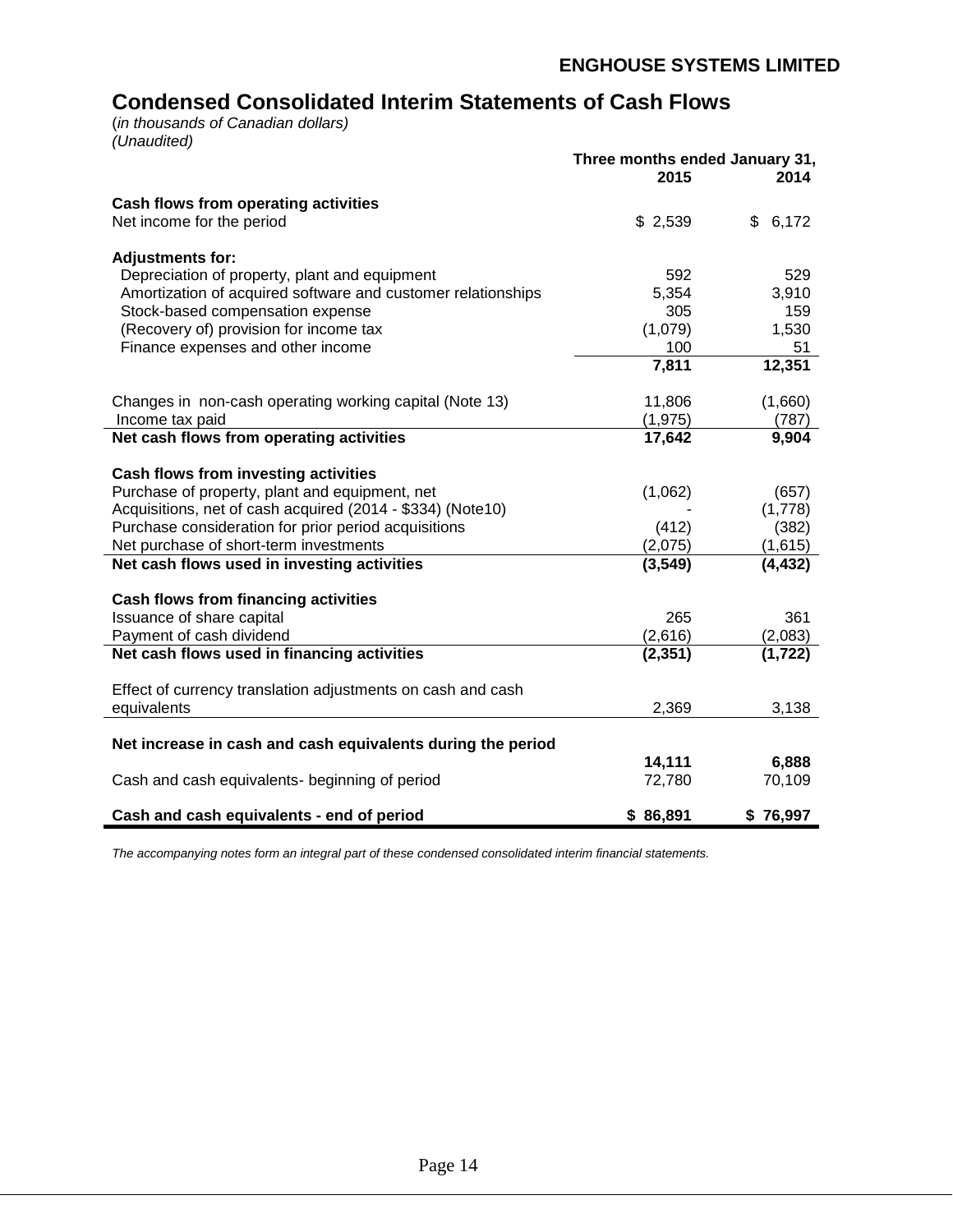**For the three months ended January 31, 2015 and 2014**

*(Unaudited, in thousands of Canadian dollars, except as indicated)*

# **1. Description of the business and reporting entity**

Enghouse Systems Limited and its wholly owned subsidiaries (together the "Company" or "Enghouse") develop enterprise software solutions for a number of vertical markets. The Company is organized around two business segments: the Interactive Management Group and the Asset Management Group. The Interactive Management Group specializes in customer interaction software and services that are designed to enhance customer service, increase efficiency and manage customer communications across the enterprise. The Asset Management Group provides products and services to telecom service providers as well as fleet management and public safety software solutions, first responders, distribution, security, utilities and oil and gas industries. Enghouse is incorporated and domiciled in Canada. The address of its registered office is 80 Tiverton Court, Suite 800, Markham, Ontario, L3R 0G4. The Company has offices around the world including the United States, the United Kingdom, Sweden, Norway, Denmark, Belgium, Germany, Ireland, Australia, New Zealand, Israel, Lebanon, Romania and Croatia.

# **2. Basis of preparation**

# **(a) Statement of compliance**

These unaudited condensed consolidated interim financial statements have been prepared in accordance with IAS 34, 'Interim financial reporting'. The unaudited condensed consolidated interim financial statements should be read in conjunction with the annual consolidated financial statements for the year ended October 31, 2014, which have been prepared in accordance with IFRS. These unaudited condensed consolidated interim financial statements were approved for issue on March 5, 2015.

## **(b) Basis of preparation and measurement**

These unaudited condensed consolidated interim financial statements have been prepared in accordance with International Accounting Standard 34, Interim Financial Reporting ("IAS 34") as issued by the International Accounting Standards Board ("IASB") and using the accounting policies disclosed in Note 3 of the Company's 2014 annual consolidated financial statements. They have been prepared on the historical cost basis except for available-for-sale financial assets, certain assets and liabilities initially recognized in connection with business combinations, and derivative financial instruments, which are measured at fair value.

The policies applied in these unaudited condensed consolidated interim financial statements are based on International Financial Reporting Standards ("IFRS") issued and outstanding as of March 5, 2015. Any subsequent changes to IFRS that are given effect in the Company's annual consolidated financial statements for the year ending October 31, 2015 could result in a restatement of these unaudited condensed consolidated interim financial statements.

# **(c) Functional and presentation of currency**

The unaudited condensed consolidated interim financial statements are presented in Canadian dollars, which is the Company's functional currency.

# **(d) Use of estimates and judgments**

The preparation of the unaudited condensed consolidated interim financial statements requires management to make judgments, estimates and assumptions that affect the application of accounting policies and the reported amounts of assets and liabilities, income and expense. Actual results may differ from these estimates.

In preparing these unaudited condensed consolidated interim financial statements, the significant judgments made by management and the key sources of estimation uncertainty were the same as those that applied to the consolidated financial statements for the year ended October 31, 2014, with the exception of changes in estimates that are required in determining the provision for income taxes.

# **3. Significant accounting policies**

The accounting policies adopted are consistent with those of the previous financial year.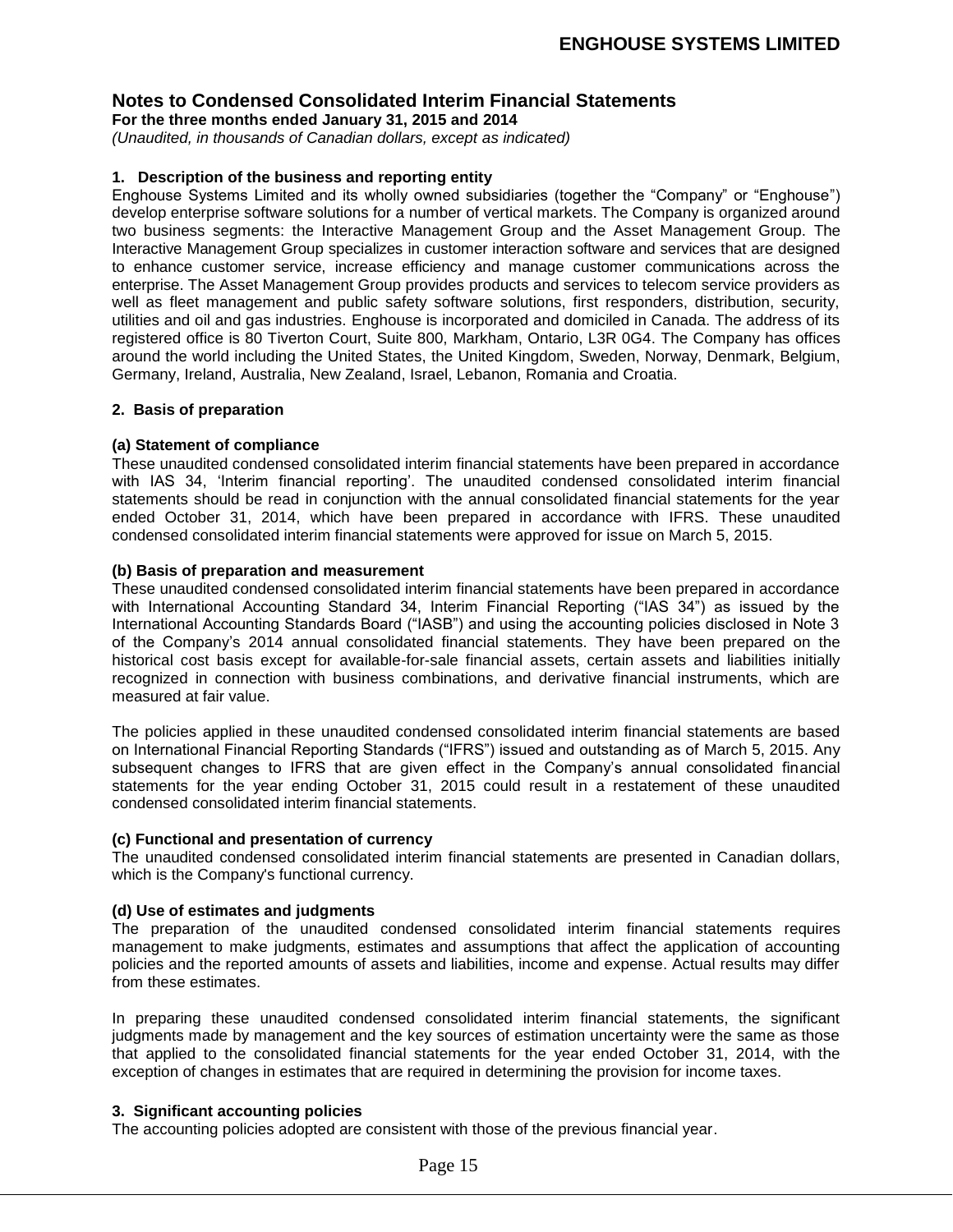**For the three months ended January 31, 2015 and 2014**

*(Unaudited, in thousands of Canadian dollars, except as indicated)*

#### **4. Intangible assets**

|                                   | <b>Acquired</b><br><b>Software</b> | <b>Customer</b><br><b>Relationships</b> | Goodwill | Total    |
|-----------------------------------|------------------------------------|-----------------------------------------|----------|----------|
|                                   |                                    |                                         | \$       | \$       |
| At November 1, 2014               |                                    |                                         |          |          |
| Cost                              | 107,677                            | 57,158                                  | 98,534   | 263,369  |
| Accumulated amortization          | (68,883)                           | (27, 938)                               |          | (96,821) |
| Net book value                    | 38,794                             | 29,220                                  | 98,534   | 166,548  |
| Period ended January 31, 2015     |                                    |                                         |          |          |
| Opening net book value            | 38,794                             | 29,220                                  | 98,534   | 166,548  |
| Amortization                      | (3, 452)                           | (1,902)                                 |          | (5, 354) |
| <b>Purchase Price Adjustments</b> |                                    |                                         | (91)     | (91)     |
| Exchange difference               | 1,101                              | 1,218                                   | 6,168    | 8,487    |
| <b>Closing net book value</b>     | 36,443                             | 28,536                                  | 104,611  | 169,590  |
| At January 31, 2015               |                                    |                                         |          |          |
| Cost                              | 107,677                            | 57,158                                  | 104.611  | 269,446  |
| Accumulated amortization          | (71,234)                           | (28.622)                                |          | (99,856) |
| Net book value                    | 36,443                             | 28,536                                  | 104,611  | 169,590  |

## **5. Provisions**

Provisions include provisions for onerous contracts, legal claims, restructuring and special charges, and are measured based on management's best estimate of the expenditure required to settle the obligation at the end of the reporting period.

|                                         |    | Total    |
|-----------------------------------------|----|----------|
| At November 1, 2014                     | S. | 3,407    |
| Additional provisions (Note 12)         |    | 9.285    |
| Unused amounts reversed                 |    | (39)     |
| Utilized during the period              |    | (279)    |
| Effect of movements in foreign exchange |    | 1.245    |
| At January 31, 2015                     |    | \$13,619 |

## **6. Share capital and other components of shareholder's equity**

## **Capital Stock**

The authorized share capital of the Company consists of an unlimited number of common shares, an unlimited amount of Class A, redeemable, retractable, non-voting, non-cumulative, preference shares and an unlimited number of Class B, redeemable, retractable, non-voting, preference shares. There were 26,202,462 common shares outstanding as at January 31, 2015. There were no Class A and no Class B preference shares issued and outstanding as at either October 31, 2014 or January 31, 2015.

## **Common share repurchase plan**

On April 16, 2014, the Company renewed its common share repurchase plan, whereby it may repurchase up to a maximum of 1,802,756 common shares of the Company, expiring on April 15, 2015. The Company did not repurchase any common shares in either the first quarter of fiscal 2015 or in fiscal 2014.

## **Accumulated other comprehensive income (loss)**

Accumulated other comprehensive income (loss) is comprised of the following separate components of equity: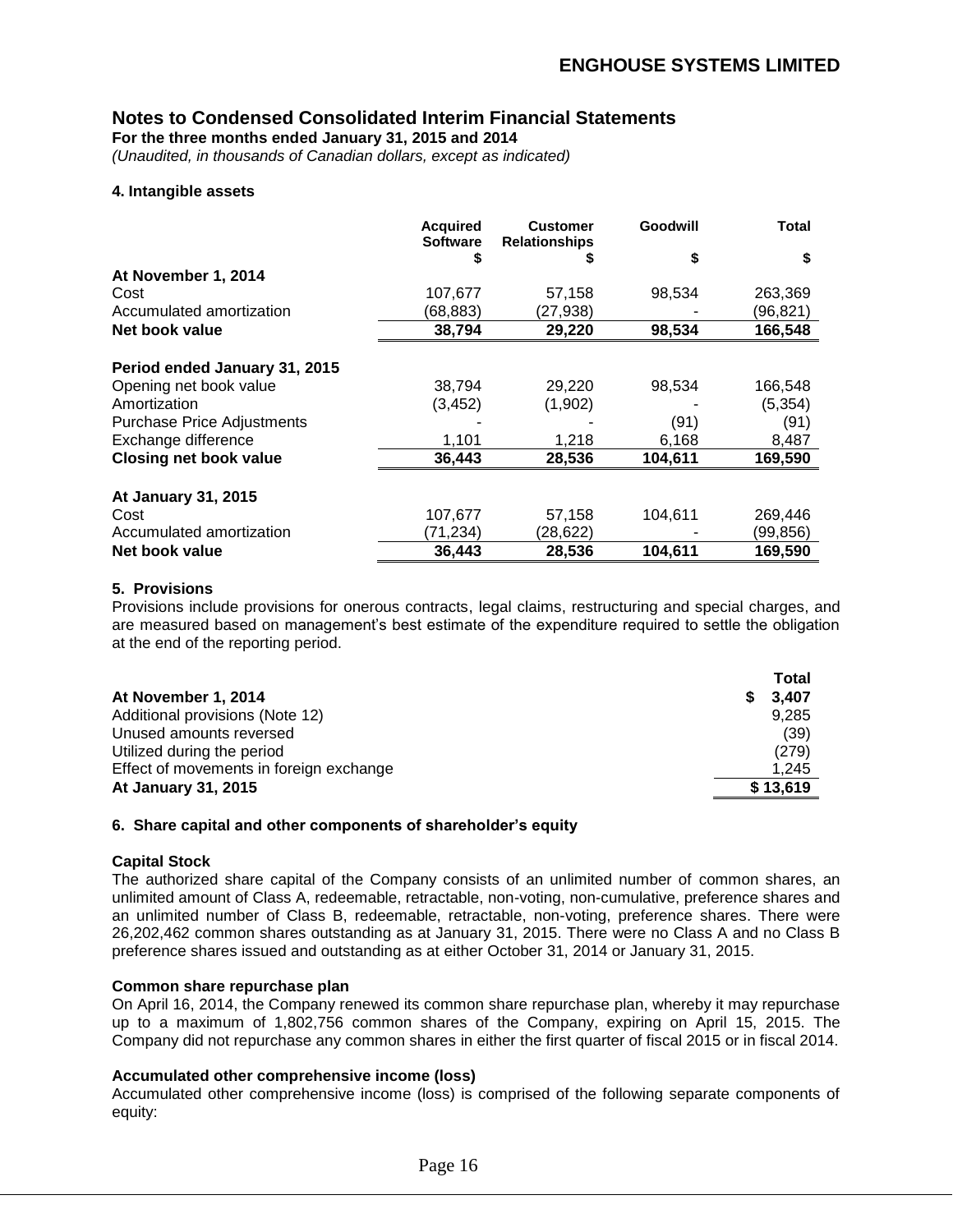**For the three months ended January 31, 2015 and 2014**

*(Unaudited, in thousands of Canadian dollars, except as indicated)*

## *Cumulative translation account*

The cumulative translation account comprises all foreign currency differences arising from the translation of the financial statements of foreign operations net of income tax recovery of \$341 (Q1/2014- \$153).

## *Unrealized gains/losses on available-for-sale financial assets*

Available-for-sale differences comprise the cumulative net change in the fair value of available-for-sale financial assets until the investments are derecognized or impaired net of income tax expense of \$25 (Q1/2014- recovery of \$5).

# **Dividends**

During the three months ended January 31, 2015, the Company declared and paid dividends of \$0.10 per common share (three months ended January 31, 2014 - \$0.08 per common share).

## **7. Stock-based Compensation**

The Company has granted options to purchase common shares to certain directors, officers and employees of the Company, pursuant to the terms of the Company's stock option plan (the "Plan"). The Plan provides that a total of 2,179,200 (January 31, 2014 – 2,294,700) common shares are reserved for options and that the shares reserved for options, which could become exercisable in any one year, will not exceed more than 10% of the issued and outstanding common shares of the Company at the time such options may be exercisable. These options vest at various times over four years and expire seven years after the grant date. The exercise price of each option equals the market price of the Company's stock on the date the options are granted.

A summary of the status of the Company's Plan as at January 31, 2015 and January 31, 2014, and changes during the three months ended respectively on those dates is presented as follows:

|                                    | <b>January 31, 2015</b> |                       |                | <b>January 31, 2014</b> |  |  |
|------------------------------------|-------------------------|-----------------------|----------------|-------------------------|--|--|
|                                    | Weighted                |                       |                | Weighted                |  |  |
|                                    | Number of               | Average               | Number of      | Average                 |  |  |
|                                    | <b>Options</b>          | <b>Exercise Price</b> | <b>Options</b> | <b>Exercise Price</b>   |  |  |
|                                    |                         | in \$                 |                | $in$ \$                 |  |  |
| Outstanding at beginning of period | 1,288,500               | 14.56                 | 1,419,000      | 12.42                   |  |  |
| Exercised                          | (38, 500)               | 6.90                  | (44,000)       | 8.22                    |  |  |
| Forfeited                          | ٠                       |                       | (81,000)       | 12.81                   |  |  |
| Outstanding at end of period       | 1,250,000               | 14.80                 | 1,294,000      | 12.54                   |  |  |
| Options exercisable at             |                         |                       |                |                         |  |  |
| end of period                      | 714,500                 | \$10.52               | 590,500        | 8.47                    |  |  |

The Company uses the fair value method for recording compensation expense related to equity instruments awarded to employees, officers and directors in accordance with IFRS 2. For the purposes of expensing stock options, each tranche in an award is considered a separate award with its own vesting period and grant date fair value. Compensation expense is recognized over the tranche's vesting period by increasing contributed surplus based on the number of awards expected to vest. During the first quarter of 2015, the Company recorded a non-cash charge of \$305 (Q1/2014 - \$159).

For options granted in the period, the fair value of each stock option on the date of the grant was estimated using the Black-Scholes option pricing model as set out below. Estimated volatility is calculated on a daily basis using historical closing prices, as adjusted for certain events that management deemed to be non-recurring and non-indicative of future events over a five year period, which reflects the expected life of the options.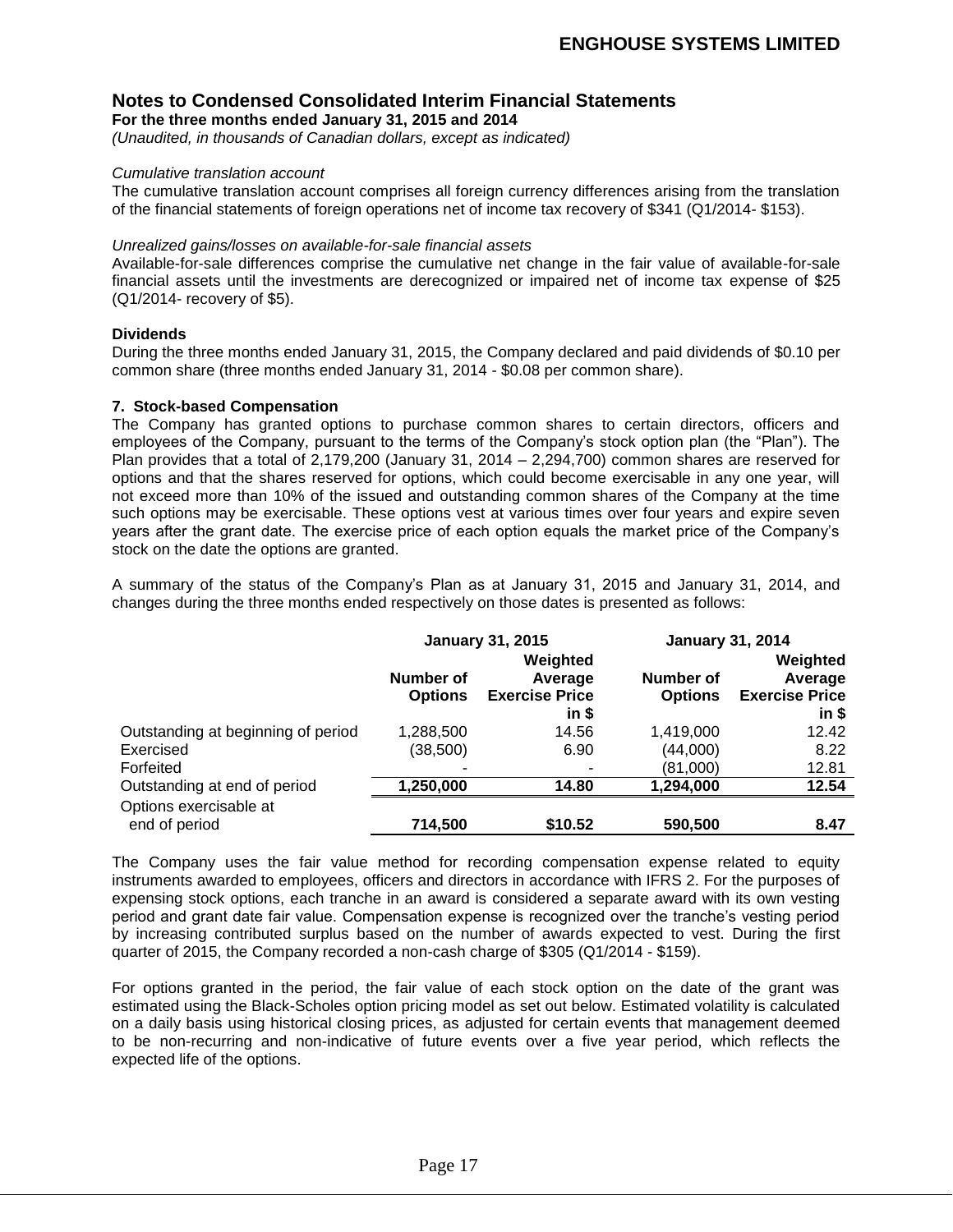**For the three months ended January 31, 2015 and 2014**

*(Unaudited, in thousands of Canadian dollars, except as indicated)*

|                                          | <b>Options</b><br><b>Granted</b> | <b>Options</b><br><b>Granted</b> |
|------------------------------------------|----------------------------------|----------------------------------|
|                                          | FY 2015                          | FY 2014                          |
| Risk-free interest rate (%)              |                                  | 1.34% - 1.93%                    |
| Estimated volatility (%)                 |                                  | 20%-28%                          |
| Dividend yield                           |                                  | \$0.40                           |
| Expected life (in years)                 |                                  | $3.5 - 6.3$                      |
| Weighted average fair value (in dollars) |                                  | $$5.01 - $9.34$                  |

There were no options granted in either the first quarter of fiscal 2015 or fiscal 2014.

# **8. Income tax**

Income tax expense is recognized based on management's best estimate of the estimated annual income tax rate expected for the full financial year applied to the pre-tax income for the interim period for each entity in the consolidated group. As a result of foreign exchange fluctuations, acquisitions and the relative mix of income earned in differing jurisdictions, the Company has determined that a reasonable estimate of a weighted average annual tax rate cannot be determined for the consolidated group. The Company's effective tax rate for the three month period ended January 31, 2015 was a recovery of 74% which relates to the tax effect of legal provision adjustments booked in the quarter of \$8.8 million. The tax expense for the three month period ended January 31, 2014 was 20%.

# **9. Earnings per share:**

**Basic:** Basic earnings per share are calculated by dividing the net income attributable to owners of the parent by the weighted average number of common shares issued and outstanding during the period.

|                                                                                                      | For the period ended January<br>2014<br>2015 |                   |  |
|------------------------------------------------------------------------------------------------------|----------------------------------------------|-------------------|--|
| Net income attributable to owners of the parent<br>Weighted average number of common shares in issue | \$2,539<br>26,186                            | \$6,172<br>26,054 |  |
| <b>Basic earnings per share</b>                                                                      | \$0.10                                       | 0.24              |  |

**Diluted:** Diluted earnings per share is calculated by adjusting the weighted average number of common shares outstanding assuming conversions of all dilutive potential common shares. The Company has only stock options as potential dilutive common shares. For stock options, a calculation is done to determine the number of shares that could have been acquired at fair value (determined using the average market share price of the Company's outstanding shares for the period) based on the monetary value of the subscription rights attached to the stock options. The number of shares calculated above is compared to the number of shares that would have been issued assuming the exercise of the stock options.

|                                                                                      | For the period ended January<br>2015 | 2014          |
|--------------------------------------------------------------------------------------|--------------------------------------|---------------|
| Net income attributable to owners of the parent                                      | \$2,539                              | \$6,172       |
| Weighted average number of common shares issued<br>Adjustments for:<br>Stock options | 26,186<br>788                        | 26,054<br>765 |
| Weighted average number of common shares for diluted earnings per<br>share           | 26,974                               | 26,819        |
| Diluted earnings per share                                                           | 0.09<br>\$                           | 0.23          |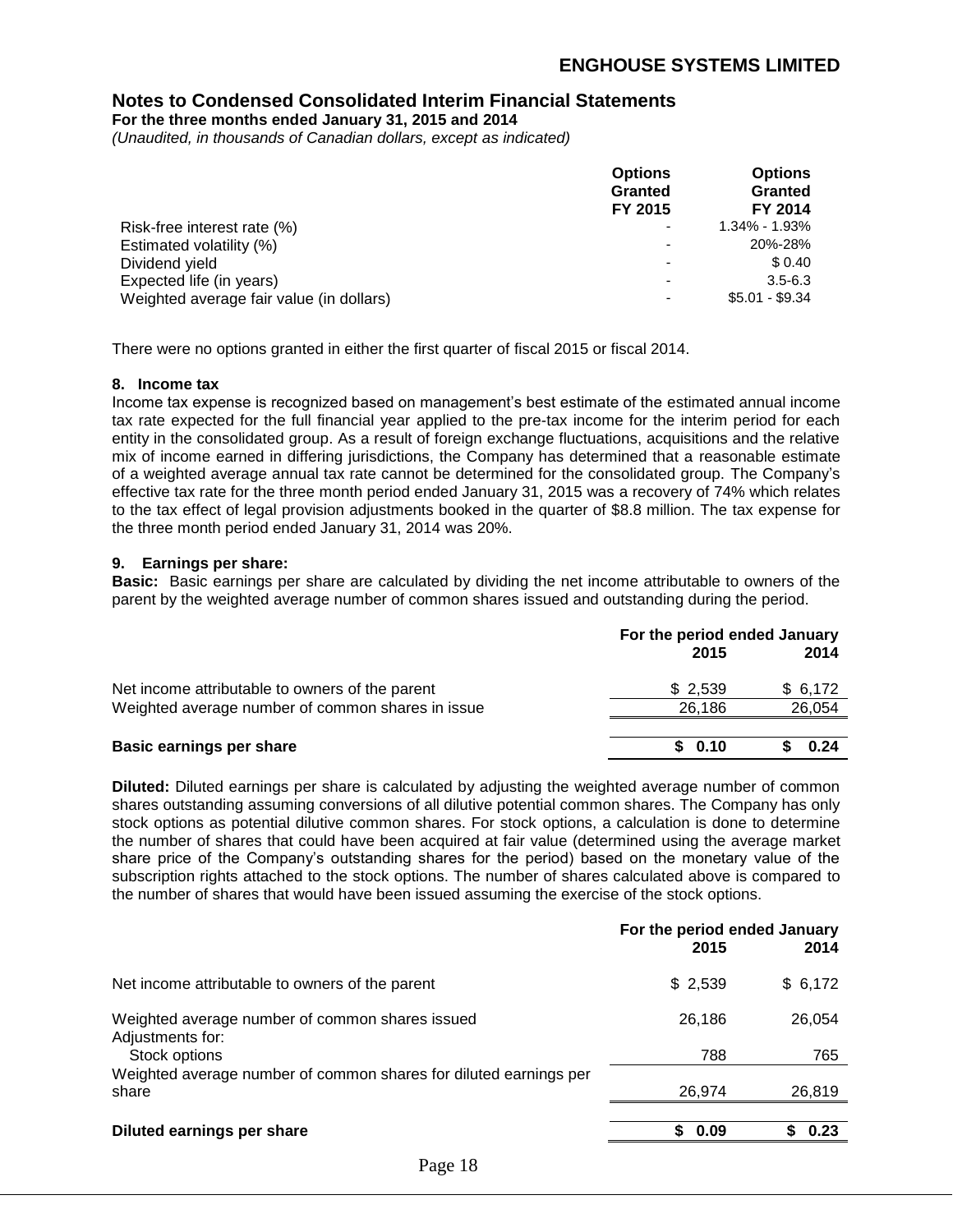**For the three months ended January 31, 2015 and 2014**

*(Unaudited, in thousands of Canadian dollars, except as indicated)*

## **10. Acquisitions**

Acquisitions have been recorded under the purchase method of accounting and results have been included in the condensed consolidated interim statements of operations from their respective acquisition dates. Accordingly, the allocation of the purchase price to assets and liabilities is based on the fair value, with the excess of the purchase price over the fair value of the assets acquired being allocated to goodwill.

#### **2014 Acquisitions:**

#### *Interactive Management*

The Company acquired 100% of the issued and outstanding common shares of Information Access Technology, Inc. ("IAT"), IT Sonix AG ("IT Sonix") and Voxtron NV ("Voxtron") on November 4, 2013, March 4, 2014 and October 3, 2014 respectively for an aggregate cash purchase price of approximately \$23.2 million. Of this amount, approximately \$2.5 million is subject to hold back and adjustment. Results are included in the Interactive Management Group from their respective dates of acquisition.

Headquartered in West Jordan (Salt Lake City), Utah, IAT specializes in innovative communication technology which enables companies to design, execute and measure customer communication campaigns. IAT solutions include premise and hosted products and services for both outbound dialing and broadcast messaging. Based in Leipzig, Germany, IT Sonix is a software provider specializing in outbound contact center solutions with a particular focus on tele-marketing. ELSBETH, IT Sonix's flagship solution, is a fully featured, general purpose, outbound suite combining a powerful predictive dialer, campaign management, call scripting, real-time speech analytics and agent coaching capabilities. Headquartered in Temse (Brussels), Belgium, Voxtron is a provider of multi‐channel contact center and dispatch solutions for small, medium and large enterprises as well as the railroad and utilities sectors.

## *Asset Management Group*

The Company acquired 100% of the issued and outstanding common shares of Basset AB ("Basset") and Jinny Software Limited ("Jinny") on July 4, 2014 and August 5, 2014, respectively for an aggregate cash purchase price of approximately \$20.6 million. Of this amount, approximately \$3.4 million remains subject to hold back and adjustment. Results are included in the Asset Management Group from their respective dates of acquisition.

Headquartered in Stockholm, Sweden, Basset provides revenue management solutions to telecommunications operators and next generation electric utilities in Europe, Africa and the Middle East. Headquartered in Dublin, Ireland, Jinny is an end-to-end provider of mobile value added services, rich communications, and diameter signaling management solutions for wireless carriers globally. Jinny's solutions enable customers to run different cellular network technologies simultaneously, and are integrated with leading network equipment providers.

Management has established the preliminary purchase price allocations taking into account all relevant information at the time of preparing these notes to the condensed consolidated interim financial statements. The purchase price allocations below have not been finalized, other than IAT (Interactive Management 2014), subject to receipt of additional information related to the settlement of the hold back obligations.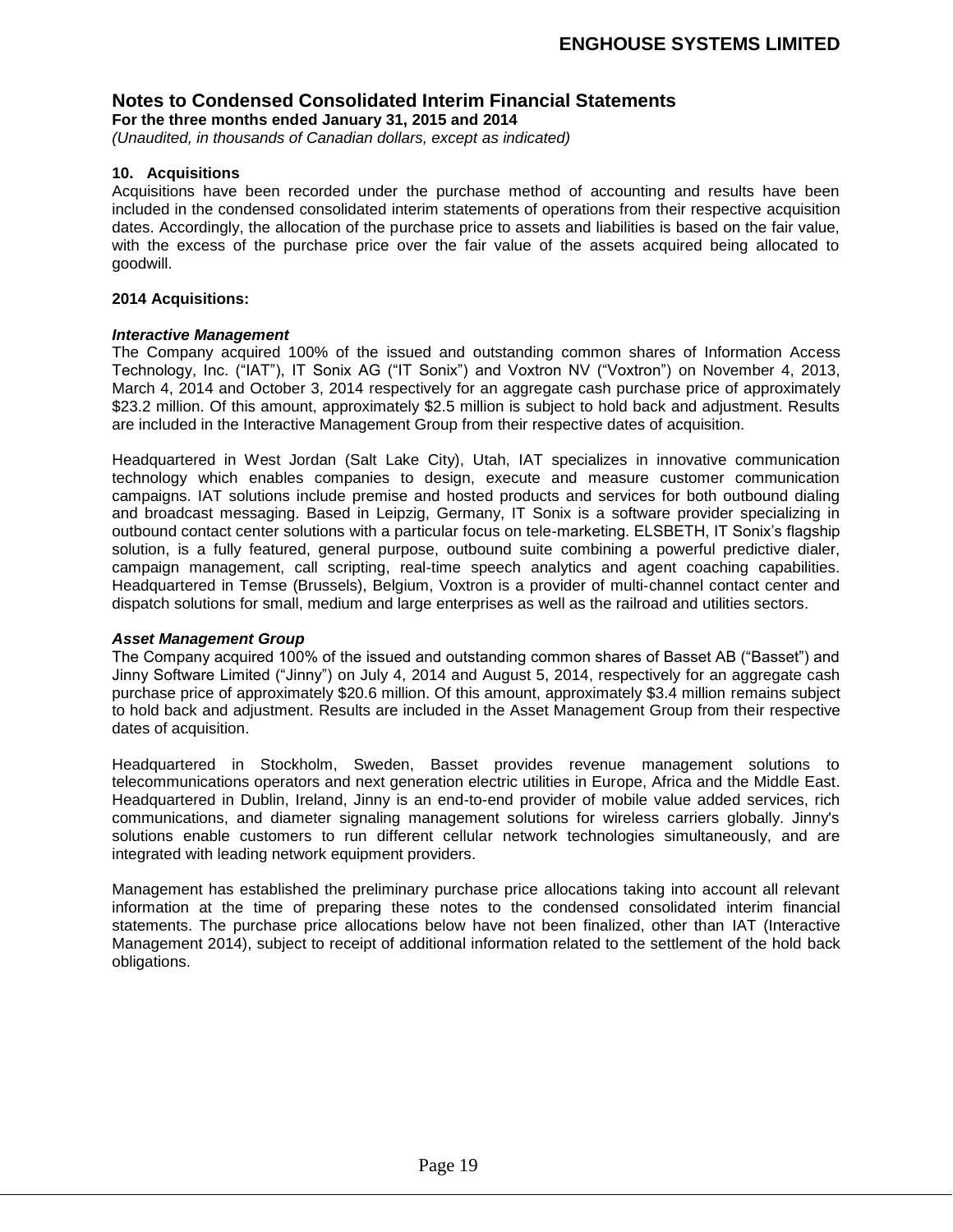**For the three months ended January 31, 2015 and 2014**

*(Unaudited, in thousands of Canadian dollars, except as indicated)*

The Company's purchase price allocations are as follows:

|                                            | <b>Interactive</b><br>Management<br>Group<br>Preliminary<br>2014 |     | Asset<br><b>Management</b><br>Group<br>Preliminary<br>2014 |
|--------------------------------------------|------------------------------------------------------------------|-----|------------------------------------------------------------|
| Cash and cash equivalents                  | \$<br>2,825                                                      | \$  | 1,536                                                      |
| Short-term investments                     |                                                                  |     |                                                            |
| Accounts receivable, net                   | 8,555                                                            |     | 13,187                                                     |
| Income tax receivable                      |                                                                  |     |                                                            |
| Prepaid expenses and other assets          | 805                                                              |     | 2,196                                                      |
| Property, plant and equipment              | 901                                                              |     | 355                                                        |
| Deferred income tax assets                 |                                                                  |     | 1,123                                                      |
| Acquired software                          | 9,126                                                            |     | 13,450                                                     |
| Customer relationships                     | 5,600                                                            |     | 6,271                                                      |
| Goodwill                                   | 7,472                                                            |     | 7,661                                                      |
| <b>Total assets acquired</b>               | 35,284                                                           | \$  | 45,779                                                     |
| Less: Current liabilities assumed          | \$<br>8,064                                                      | \$. | 21,977                                                     |
| Less: Deferred income tax liabilities      | 4,030                                                            |     | 3,204                                                      |
| <b>Total liabilities assumed</b>           | \$<br>12,094                                                     | S   | 25,181                                                     |
|                                            |                                                                  |     |                                                            |
| Net assets acquired for cash consideration | \$<br>23,190                                                     | \$  | 20,598                                                     |

# **11. Segmented information**

The Company has two operating segments, the Interactive Management Group and the Asset Management Group, based on the nature of the operations and markets that each of these segments serves. The accounting policies followed by these segments are the same as those described in the summary of significant accounting policies.

The Company's operating segments each develop and market software products and provide services for their respective markets and are inclusive of the current year acquisitions. The Interactive Management Group specializes in customer interaction software and services that are designed to enhance customer service, increase efficiency and manage customer communications across the enterprise. Core technologies include contact center, attendant console, interactive voice response, call recording and workforce optimization solutions that support any telephony environment, on-premise or in the cloud. Its customers include insurance companies, banks and utilities as well as high technology, health care and hospitality companies. The Asset Management Group provides a portfolio of products to telecom service providers as well as fleet management and public safety software solutions for the transportation industry, first responders, distribution, security, utilities and oil and gas industries. These include telecom billing, data conversion, and geo-spatial software solutions for complex network infrastructures and fleet/logistics management solutions for the public and private sectors.

The Company evaluates segment performance based on revenue and profit or loss before income taxes.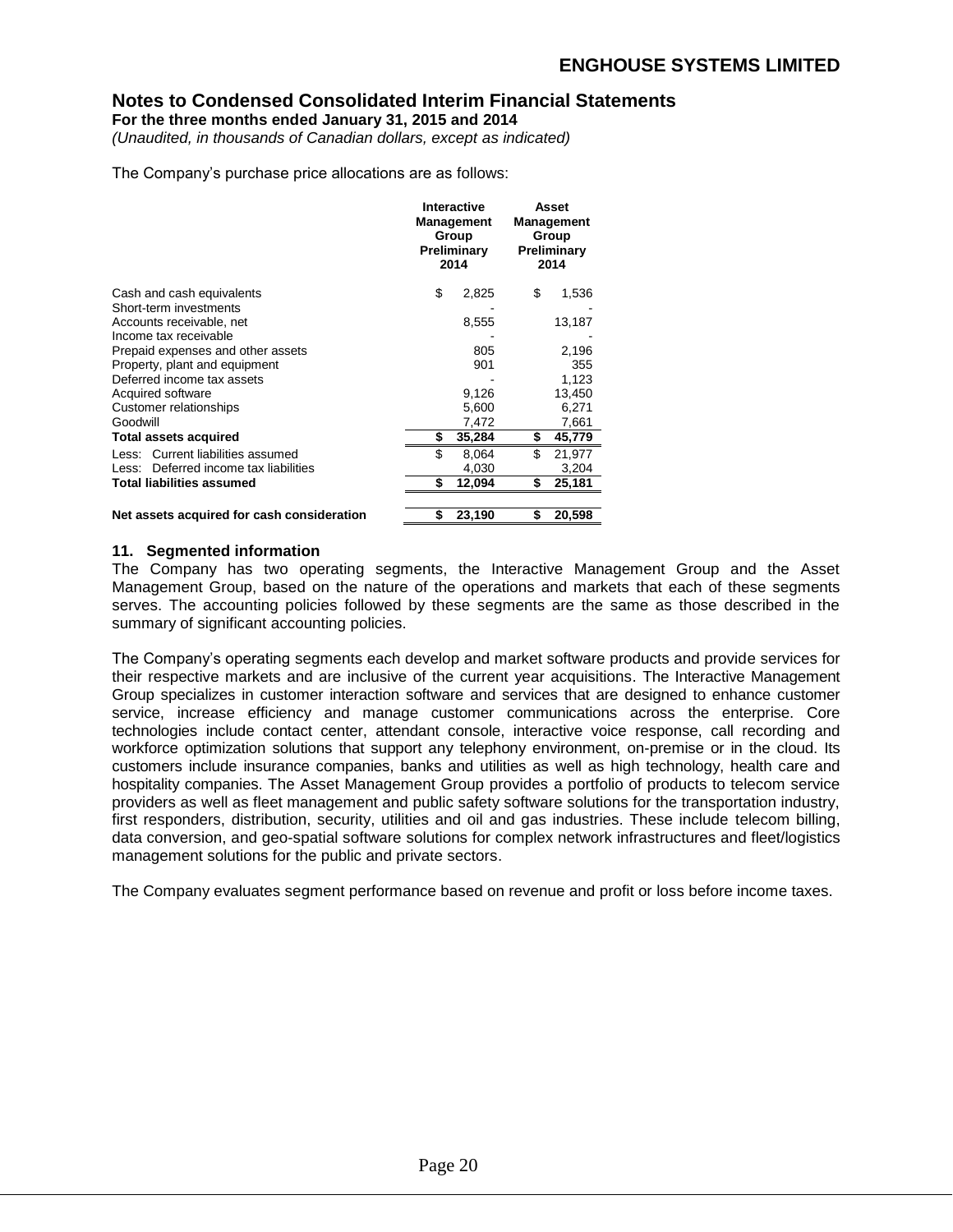## **Notes to Condensed Consolidated Interim Financial Statements For the three months ended January 31, 2015 and 2014**

*(Unaudited, in thousands of Canadian dollars, except as indicated)*

|                                                | <b>Interactive</b><br><b>Management</b> | Asset<br><b>Management</b> |              |
|------------------------------------------------|-----------------------------------------|----------------------------|--------------|
|                                                | Group                                   | Group                      | Total        |
| Quarter ended January 31, 2015                 |                                         |                            |              |
| Revenue                                        | \$<br>43,752                            | \$<br>19,267               | \$<br>63,019 |
| Operating expenses excluding non-cash charges  | (30,969)                                | (14, 100)                  | (45,069)     |
| Depreciation of property, plant and equipment  | (485)                                   | (107)                      | (592)        |
| <b>Segmented profit</b>                        | \$<br>12,298                            | \$<br>5,060                | \$<br>17,358 |
| Corporate expenses                             |                                         |                            | (1,783)      |
| Amortization of acquired software and customer |                                         |                            |              |
| relationships                                  |                                         |                            | (5, 354)     |
| Finance income                                 |                                         |                            | 113          |
| Finance expenses                               |                                         |                            | (117)        |
| Other income                                   |                                         |                            | 17           |
| <b>Litigation settlements</b>                  |                                         |                            | (8, 774)     |
| Income before income taxes                     |                                         |                            | \$<br>1,460  |
| Goodwill                                       | 79,665<br>\$                            | 24,946<br>\$.              | \$104,611    |
| Other assets                                   | 132,715                                 | 102,346                    | 235,061      |
| Short-term investments                         |                                         |                            | 14,956       |
| <b>Total assets</b>                            | \$212,380                               | \$127,292                  | \$354,628    |
| <b>Capital Expenditures</b>                    | \$<br>889                               | \$<br>173                  | \$<br>1,062  |

|                                                | <b>Interactive</b><br><b>Management</b> | Asset<br><b>Management</b> |              |
|------------------------------------------------|-----------------------------------------|----------------------------|--------------|
|                                                | Group                                   | Group                      | Total        |
| Quarter ended January 31, 2014                 |                                         |                            |              |
| Revenue                                        | 37,800<br>\$                            | \$9,692                    | \$<br>47,492 |
| Operating expenses excluding non-cash charges  | (26, 776)                               | (7, 375)                   | (34, 151)    |
| Depreciation of property, plant and equipment  | (418)                                   | (111)                      | (529)        |
| <b>Segmented profit</b>                        | \$<br>10,606                            | \$<br>2,206                | \$<br>12,812 |
| Corporate expenses                             |                                         |                            | (1,292)      |
| Amortization of acquired software and customer |                                         |                            |              |
| relationships                                  |                                         |                            | (3,910)      |
| Finance income                                 |                                         |                            | 143          |
| Finance expenses                               |                                         |                            | (58)         |
| Other income                                   |                                         |                            | 7            |
| Income before income taxes                     |                                         |                            | \$<br>7,702  |
| Goodwill                                       | \$70,516                                | \$17,047                   | \$<br>87,563 |
| Other assets                                   | 140,741                                 | 52,289                     | 193,030      |
| Short-term investments                         |                                         |                            | 23,084       |
| Total assets                                   | \$211,257                               | 69,336<br>\$               | \$303,677    |
|                                                |                                         |                            |              |
| <b>Capital Expenditures</b>                    | \$<br>508                               | \$<br>149                  | \$<br>657    |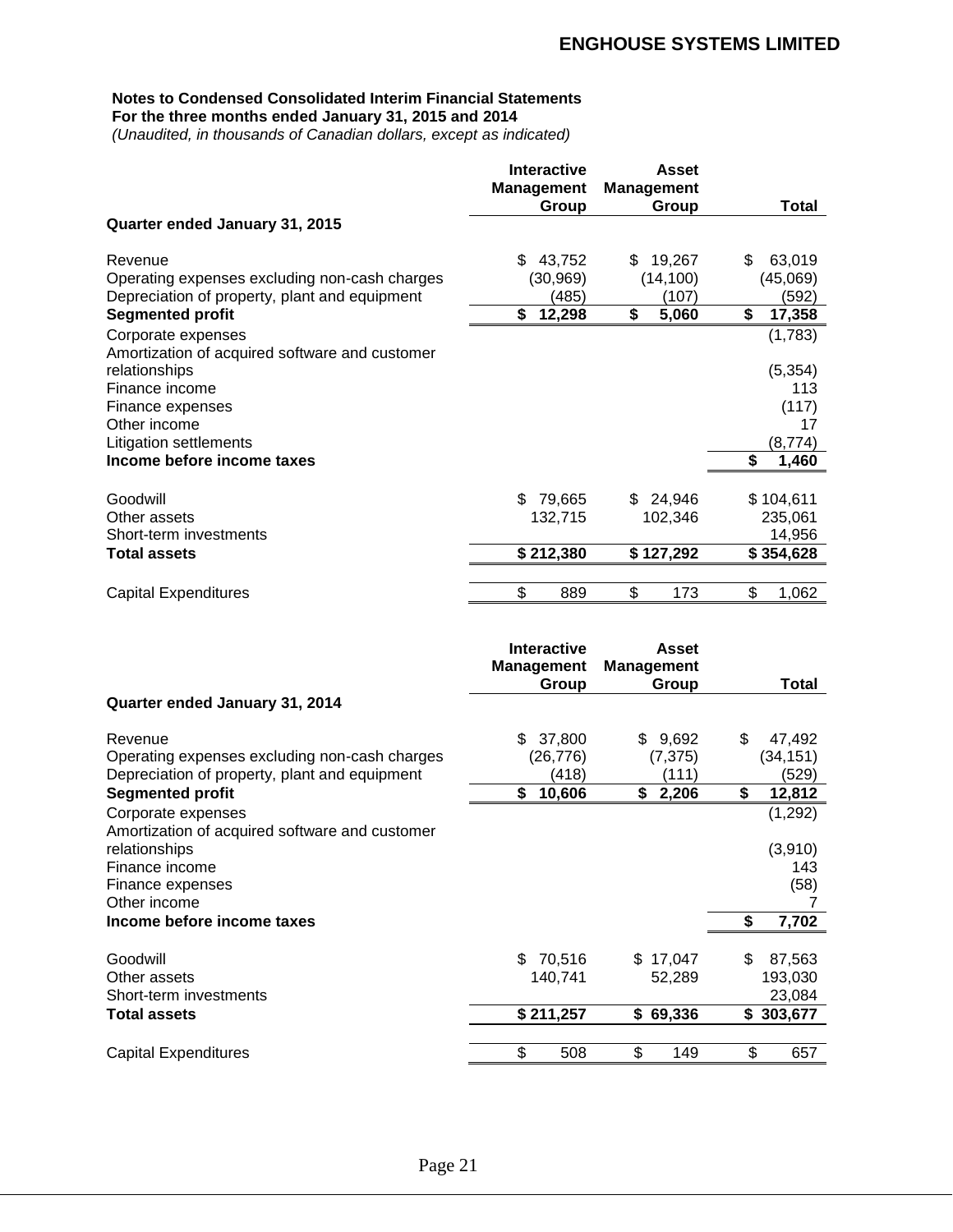**For the three months ended January 31, 2015 and 2014**

*(Unaudited, in thousands of Canadian dollars, except as indicated)*

## **12. Litigation and contingencies**

*Southern California Gas Company v. Syntellect, Inc.:* Southern California Gas Company ("SoCal") filed a lawsuit against a wholly owned subsidiary of the Company relating to the indemnification provisions in a contract between the parties. The United States District Court, Southern District of California, issued a judgment in favor of SoCal. However, the judgment was appealed to the United States Ninth Circuit Court of Appeals. That court affirmed aspects of the judgment, but reversed the finding that evidence of apportionment of damages should be excluded and directed the district court to consider the issue. Subsequently, the district court issued an order granting a motion brought by SoCal that apportionment was not appropriate and that the Company is responsible for 100% of SoCal's damages and a judgment (together with the order, the "Judgment") in favour of SoCal which, together with certain additional SoCal costs and interest, amounts to U.S. \$9.45 million (the "Award"). The Company appealed the Judgment to the United States Ninth Circuit Court of Appeals, and a standby letter of credit in the full amount of the Award was posted, pending the outcome of the appeal. The appeal was denied on February 23, 2015 so U.S. \$9.55 million, representing the Award plus estimated additional SoCal costs and interest, will be paid to SoCal to finalize this matter. The Company booked a litigation settlement provision of \$9.4 million in the first quarter to cover its obligations. A cash deposit of \$11.4 million underlying the standby letter of credit to offset potential foreign exchange risk is restricted as to use and has been reflected on the consolidated statements of financial position in cash and cash equivalents. The Company also settled an unrelated matter in its favour, booking a recovery of \$0.6 million in the quarter, which is reflected in litigation settlements.

# **General**

The Company provides its customers with a qualified indemnity against the infringement of third party intellectual property rights. From time to time, various owners of patents and copyrighted works send the Company or its customer's letters alleging that the Company's products do or might infringe upon the owner's intellectual property rights, and/or suggesting that the Company or its customers should negotiate a license agreement with the owner. The Company's policy is to never knowingly infringe upon any third party's intellectual property rights. Accordingly, where appropriate, the Company forwards any such allegation or licensing request to its outside legal counsel for review. The Company generally attempts to resolve any such matter by informing the owner of the Company's position concerning non-infringement or invalidity. Even though the Company attempts to resolve these matters without litigation, it is always possible that the owner of a patent or copyrighted work will sue the Company.

In response to correspondence from and, in a few instances, litigation instigated by, third party patent holders, a few of the Company's customers have attempted to tender to the Company the defense of its products under contractual indemnity provisions. The Company does not believe that it currently has any obligation to provide such a defense or that the Company's products infringe any third party patent. With respect to any litigation the Company becomes involved with, under a contractual indemnity or any other legal theory, the Company has and will continue to consider all its options for resolution and vigorously assert all appropriate defenses.

## **13. Changes in non-cash operating working capital**

|                                                               | Three months ended<br>January 31, |            |
|---------------------------------------------------------------|-----------------------------------|------------|
|                                                               | 2015                              | 2014       |
| Decrease (increase) in accounts receivable, net               | \$2,464                           | \$ (2,496) |
| Decrease (increase) in prepaid expenses and other assets      | 123                               | (780)      |
| Increase (decrease) in accounts payable & accrued liabilities | 2,562                             | (5,644)    |
| Decrease in income taxes payable                              | (563)                             | (161)      |
| Increase in deferred revenue                                  | 7.220                             | 7,421      |
|                                                               | \$11,806                          | (1,660)    |